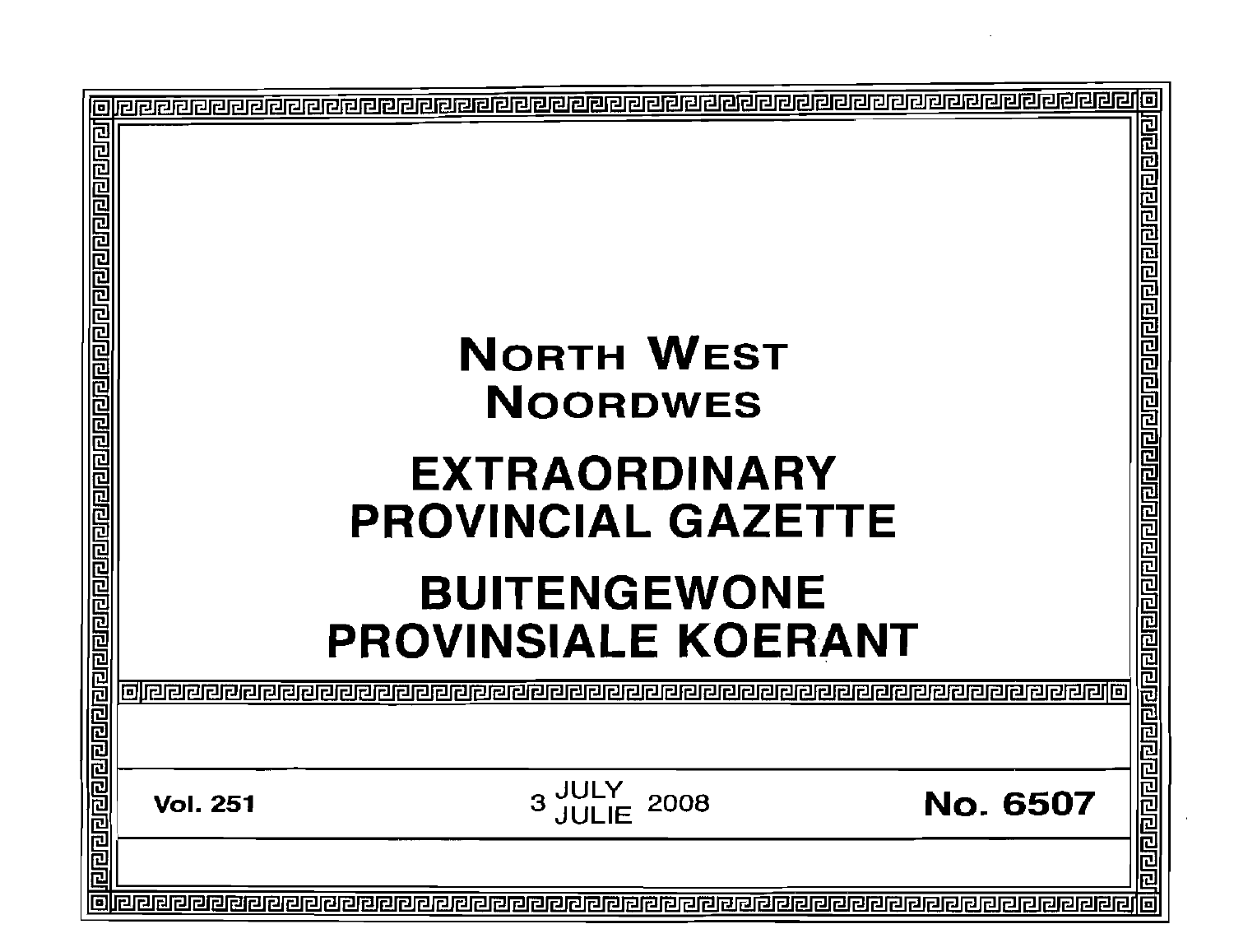$=$ 

|     | <b>CONTENTS</b>                                                                                                   |             |                |
|-----|-------------------------------------------------------------------------------------------------------------------|-------------|----------------|
| No. |                                                                                                                   | Page<br>No. | Gazette<br>No. |
|     | <b>LOCAL AUTHORITY NOTICE</b>                                                                                     |             |                |
| 271 | Constitution of the Republic of South Africa Act (108/1996): Rustenburg Local Municipality: Air Pollution By-laws |             | 6507           |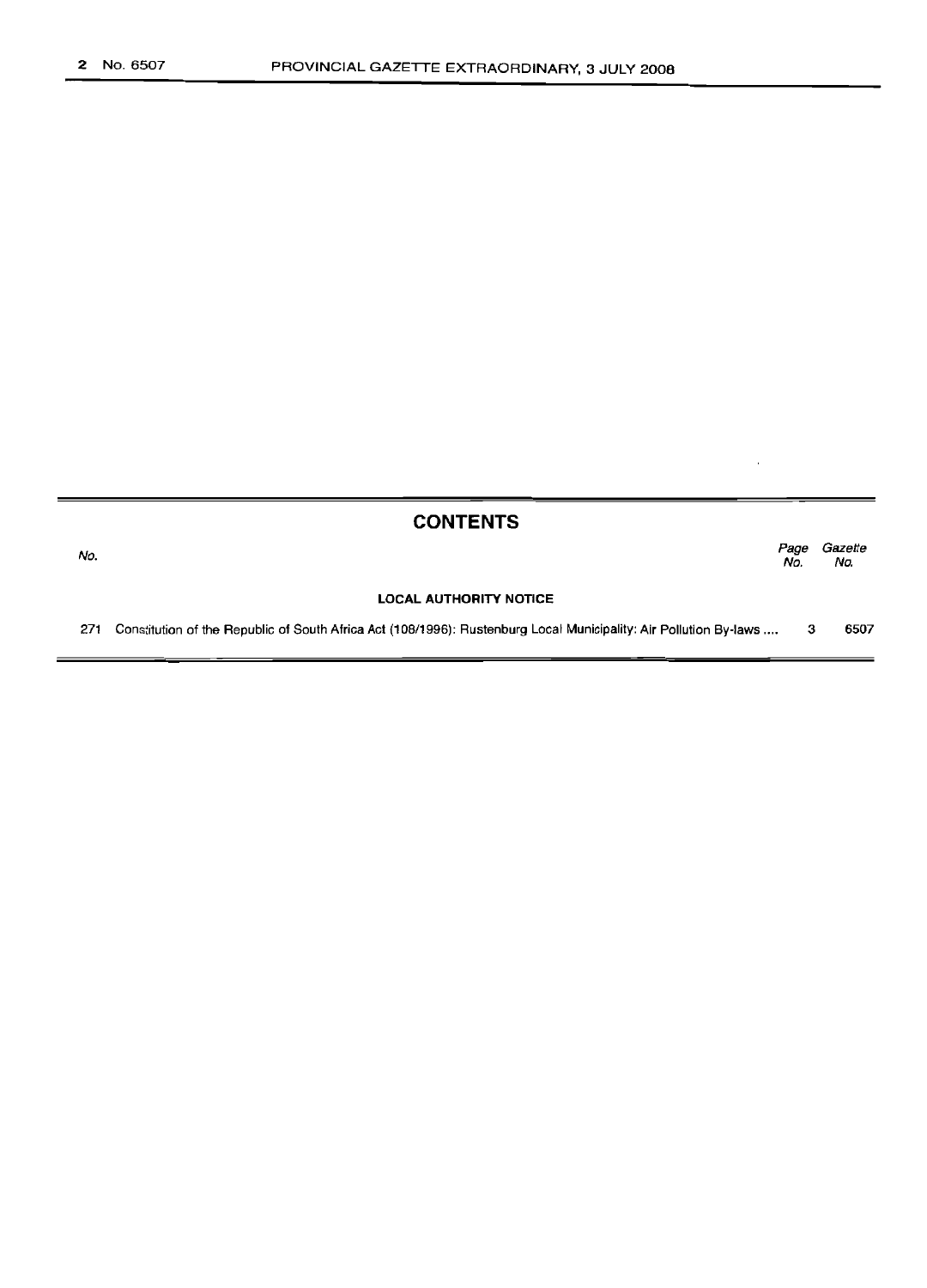# **LOCAL AUTHORITY NOTICE**

# **LOCAL AUTHORITY NOTICE 271**

North West Province: Rustenburg Local Municipality

AIR POLLUTION CONTROL BY- LAW DIRECTORATE: PLANNING HUMAN SETTLEMENT SECTION: INTEGRATED ENVIRONMENTAL MANAGEMENT (AIR QUALITY MANAGEMENT) No: 2 of 2008

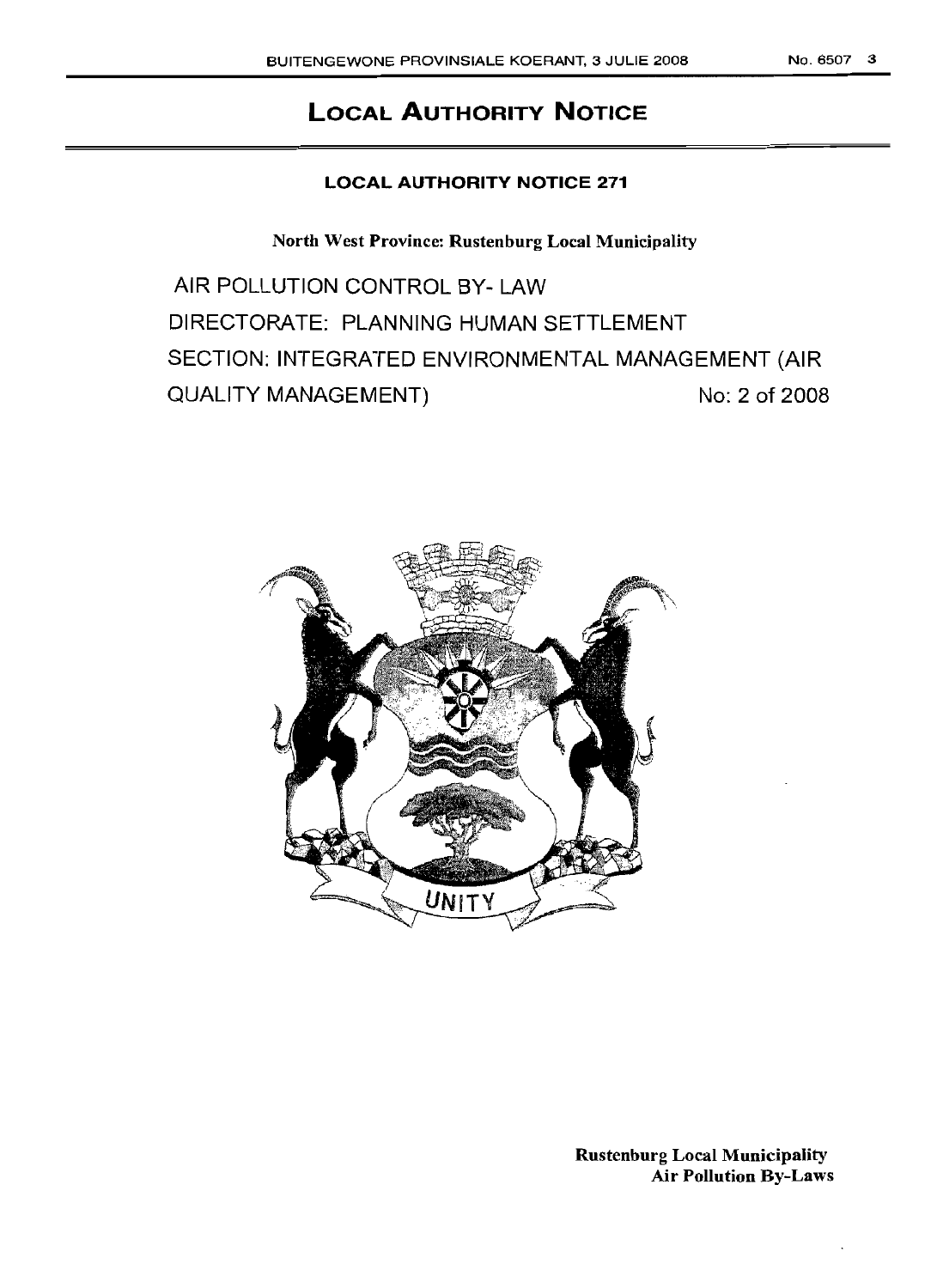Under the powers conferred by section 156(2) of the Constitution of the Republic of South Africa Act, 1996 (Act 108 of 1996), the Rustenburg local municipality hereby adopts the following Air Pollution by-law  $-$ 

The purposes of this By Law are as follows.

To protect the public health and preserve the living environment with respect to air pollution, by controlling emissions of soot, smoke, domestic waste burning, tyre burning, illegal spay painting and dust particulates from the business activities of mines, development activities and business/township establishments; by controlling emissions of particulate while buildings are being demolished; by promoting various measures concerning hazardous air pollutants; and, by setting maximum permissible limits for automobile exhaust gases, etc.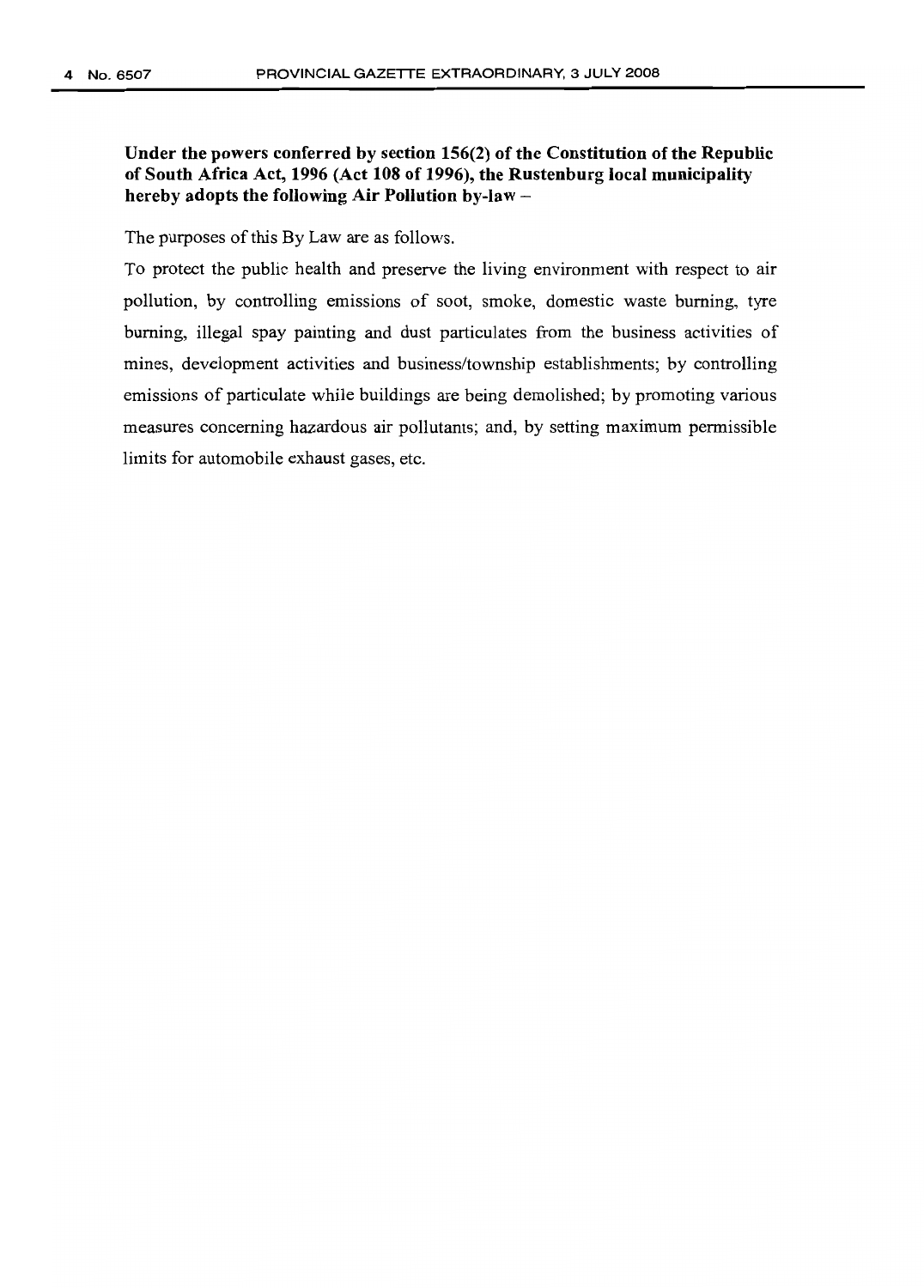# **TABLE OF CONTENTS CHAPTER 1 INTERPRETATION AND FUNDAMENTAL PRINCIPLES**

- Sec 1: Interpretation
- Sec 2: Definitions
- Sec 3: Background
- Sec 4: Objectives
- Sec 5: Application
- Sec 6: Overarching Principles
- Sec 7: Conflict with other Legislation

# **CHAPTER** 2

# **APPOINTMENT OF AIR QUALITY OFFICERS**

- Sec 8: Designation of an Air Quality Officer
- Sec 9:Designation as Environmental Management Inspectors
- Sec 10. Duties and Powers of the Air Quality Officer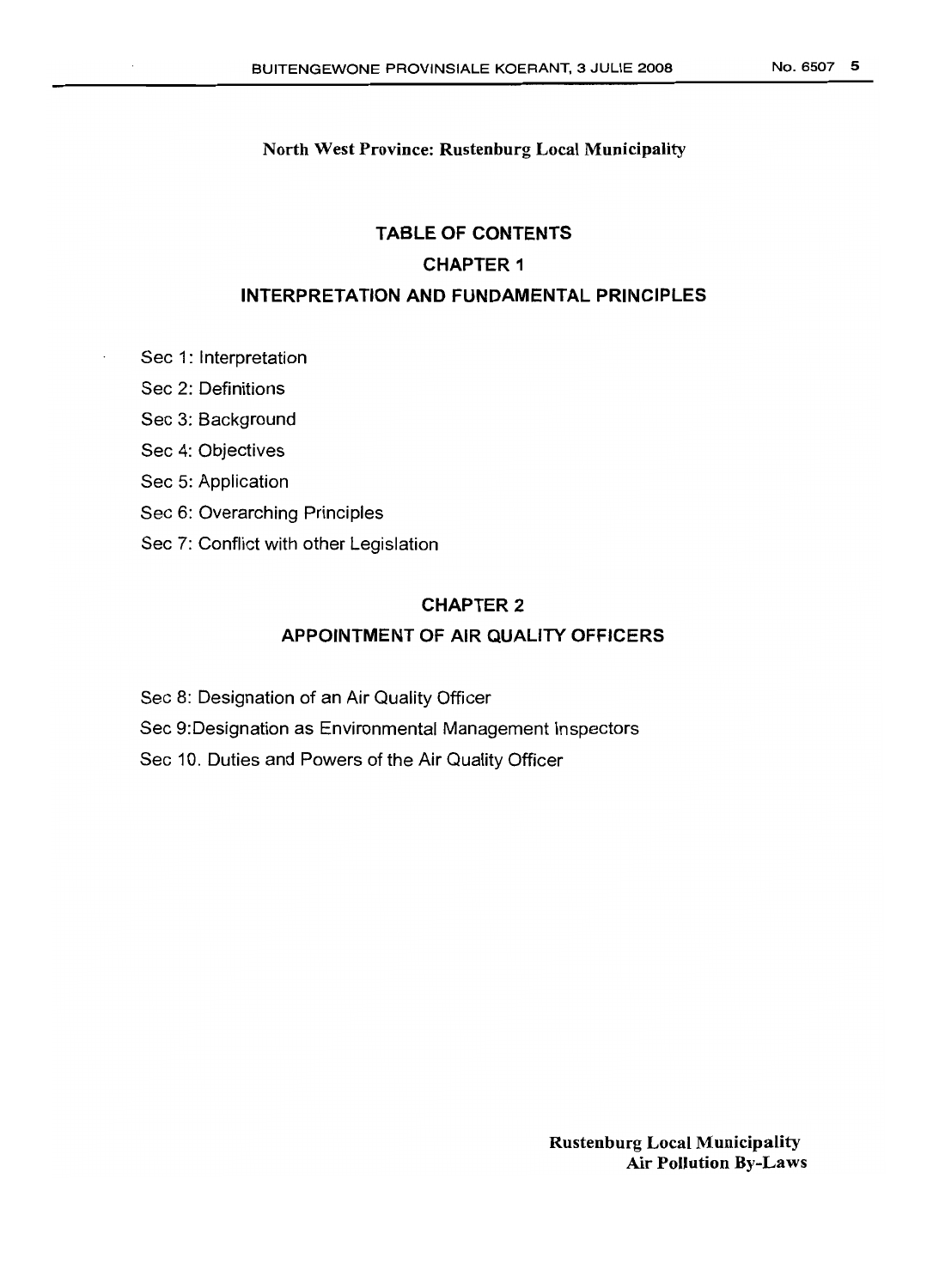# CHAPTER 3 LOCAL EMISSIONS STANDARDS, NORMS AND STANDARDS AND CONTROLLED APPLIANCES AND ACTIVITIES

## Part 1: Local Emissions Standards

Sec 11: Legal Mandate

### Part 2: Norms and Standards

Sec 12: Substances Identification Process

Sec 13: Local Emission Standards Setting Process

Sec 14: Publication of Local Emission Standards

### Part 3: Controlled Appliances and Activities

Sec 15: Emissions from Compressed Ignition Powered Vehicles

Sec16: Dust Emissions

Sec17: Emissions Caused by Open Burning

Sec 18: Emissions Caused by Burning of Domestic and Garden Waste in Waste

Bins or Skips

Sec 19: Spray Painting

20. Emissions Caused by Tyre Burning and Burning of Rubber Products in Open

Spaces

Sec 21: Pesticide Spraying Emissions

Sec 22: Emissions that Cause A Nuisance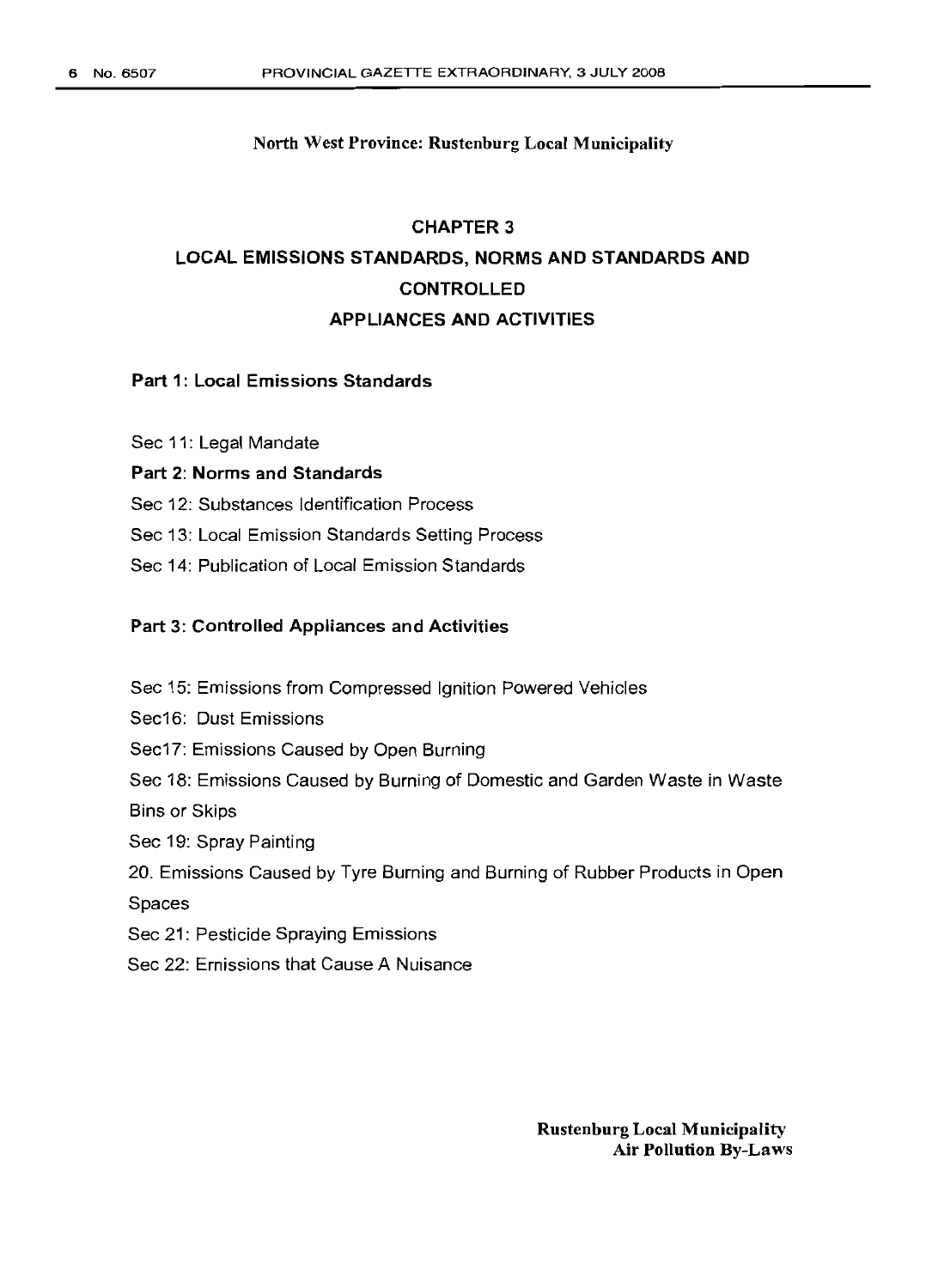### CHAPTER 4

### LICENSING OF LISTED ACTIVITIES (District)

Sec 23: Establishment of the Air Quality Management Licensing System

Sec 24: Purpose of the Air Quality Management Licensing System

Sec 25: Application for Atmospheric Emission Licenses

Sec 26. Factors to be taken into Account

Sec 27: Decisions

Sec 28: Terms and Conditions of Atmospheric Emission Licenses

Sec 29: Variation of Atmospheric Emission Licenses

Sec 30: Cancellation of Atmospheric Emission Licenses

### CHAPTER 5

## OFFENCES AND PENALTIES

Sec 31: Offences Sec 32: Penalties

#### CHAPTER 6

### GENERAL MATTERS

Sec 33: Compliance Monitoring

Sec 34: Enforcement

Sec 35: Appeal

Sec 36: Exemptions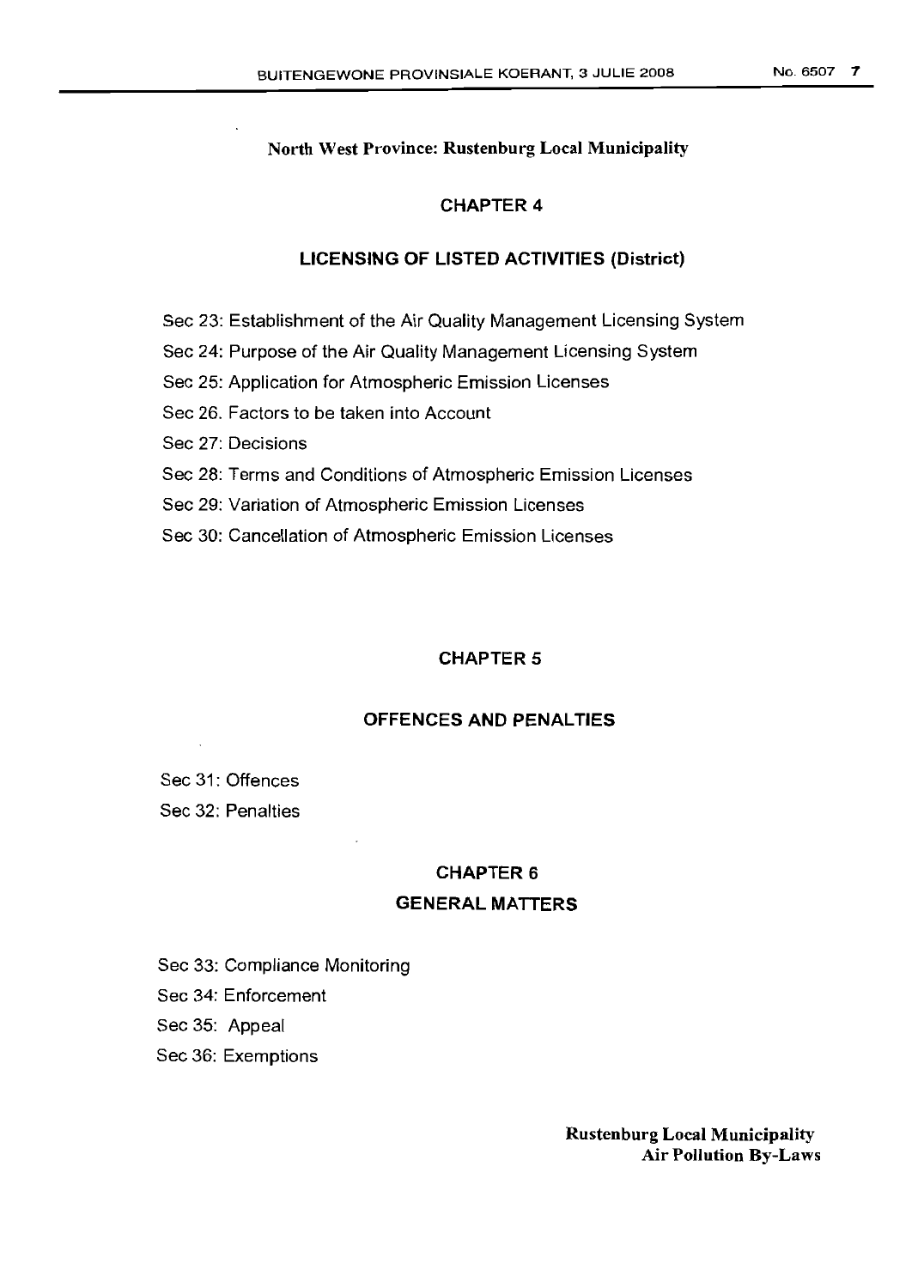# **CHAPTER 7 MISCELLANEOUS**

Sec 37: Severability Sec 38 : Jurisdiction Sec 39: Repeal of By-Laws Sec 40: Short Title Sec 41: Commencement Date Under the powers conferred by section 156(2) of the Constitution of the Republic of South Africa Act, 1996 (Act No.108 of 1996), the Rustenburg Local Municipality adopts the following air pollution control by-law:

### **CHAPTER 1**

# **INTERPRETATION AND FUNDAMENTAL PRINCIPLES**

### 1. Interpretation

1.1. In this by-law unless the context indicates a contrary intention, an expression which denotes:

(i) any gender includes the other gender;

(ii) a natural person includes a juristic person and vice versa;

(iii) the singular includes the plural and vise versa.

1.2. In this by-law the following expressions bear the meanings assigned to them below and cognate expressions bear corresponding meanings, unless such meanings are inconsistent with the context in which they occur.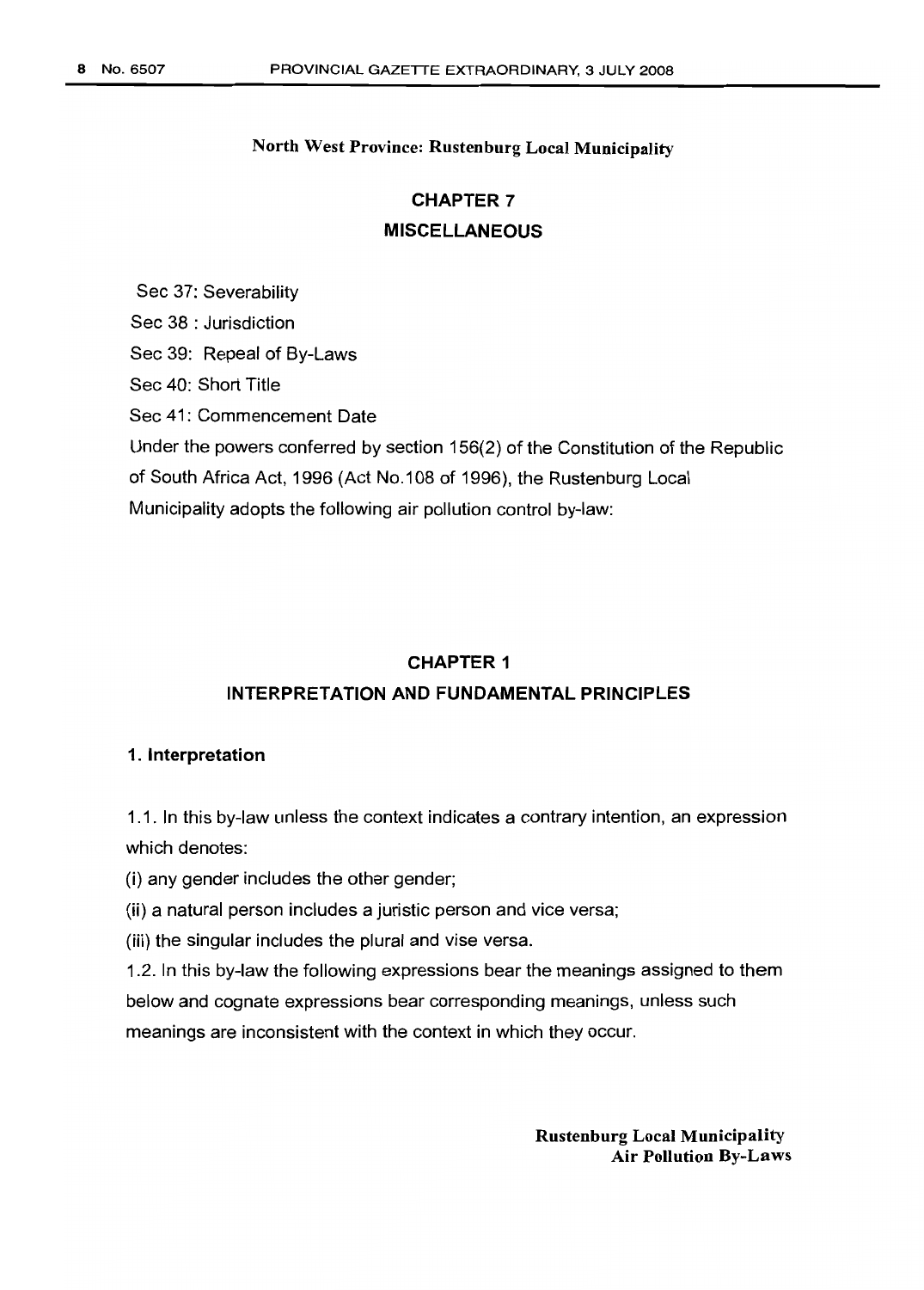### 2. Definitions

"Authorised person" means any employee authorised by the municipality to implement any of the provision of this by-law and in possession of an appointment card issued by the municipality attesting thereto, including any member of the municipal police service or any peace officer;

"Air quality management plan" means a plan referred to in section 15 of the National Environmental Management: Air Quality Act, 2004 (Act No. 39 of 2004); "All Terrain Vehicles" means any self-propelled conveyance designed for off road use including but not limited to quad bikes, motor cycles and motor buggies; "AQA" means the National Environmental Management Act, 2004 (Act No. 39 of 2004);

"Compressed ignition powered vehicle" means a vehicle powered by an internal combustion, compression ignition, diesel or similar fuel engine;

"Constitution" means the Constitution of the Republic of South Africa Act, 1996 (No. 108 of 1996);

"Construction activity" means any commercial or residential construction, highway construction, including land clearing, maintenance, soil or rock excavation or removal, soil or rock hauling, soil or rock crushing, explosive blasting demolition or dismantling of buildings implosion the handling of building materials or mechanized trenching;

"Control measure" means a technique, practice or procedure used to prevent or minimise the generation, emission, suspension and/or airborne transport of fugitive dust;

"Council" means (municipalities to define when adopting by-law);

"Dark smoke" means the three monthly running average opacity of monthly observations of visible emissions from fuel burning appliances and/or small boilers which do not exceed 40%;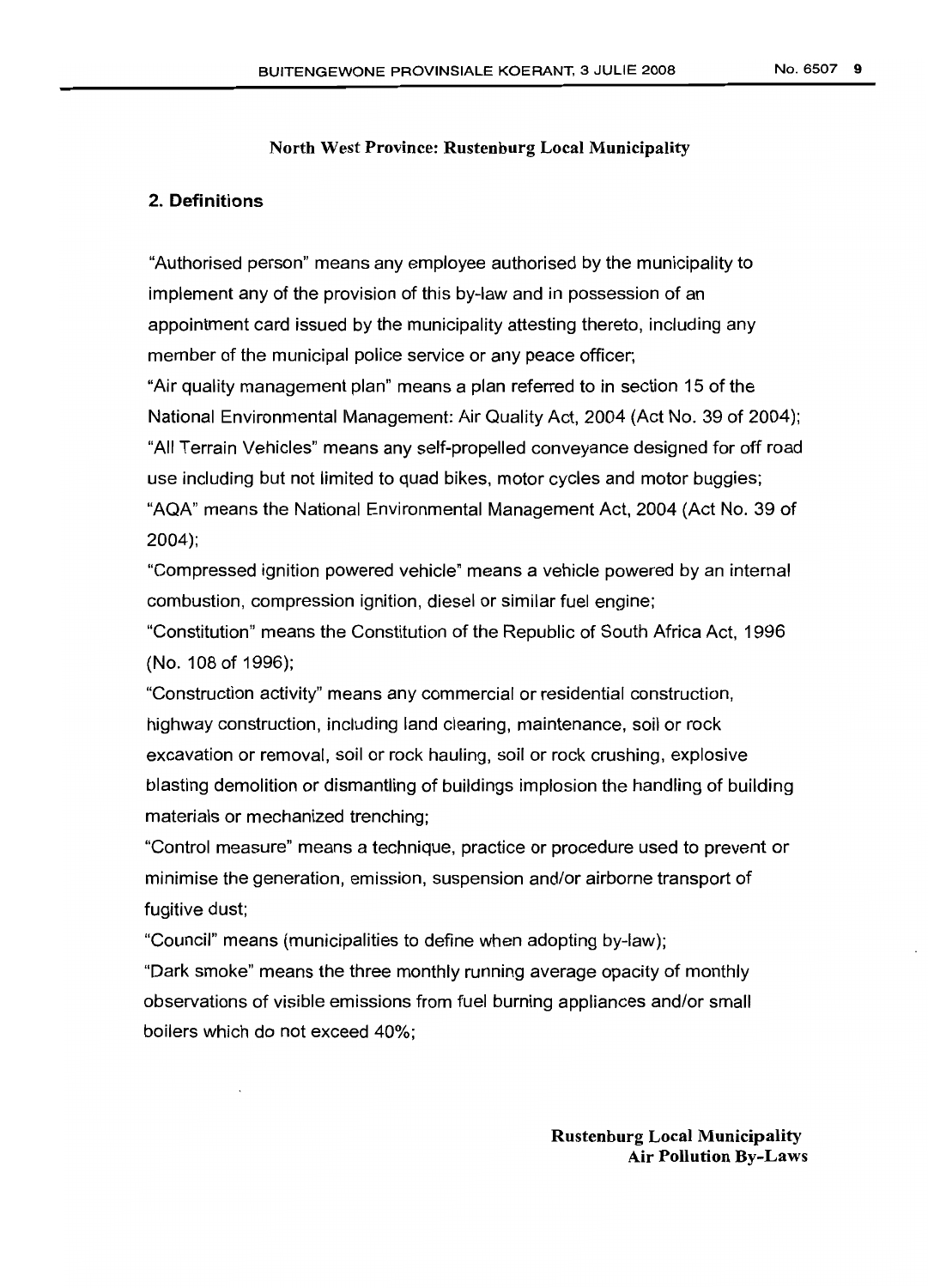"Free acceleration test" means the method described in subsection 18.3 employed to determine whether vehicles are being driven or used in contravention of subsection 18.1;

"MEC" means the member of the Executive Council of a province who is responsible for air quality management in the province;

"Municipality" means a municipality established in terms of the Local Government: Municipal Systems Act, 1998 (Act No. 117 of 1998);

"Minister" means the Minister of Environmental Affairs and Tourism;

"National Framework" means the National Framework for Air Quality

Management in the Republic of South Africa, as published in terms of section

7(1) of the National Environmental Management: Air Quality Act, 2004 (Act No. 39 of 2004);

"NEMA" means the National Environmental Management Act, 1998 (Act No. 107 of 1998);

"Nuisance" means an unreasonable interference or likely interference caused by air pollution with:

(a) the health or well being of any person or living organism; or

(b) the use and/or enjoyment by an owner or occupier of his or her property and/or environment;

"Pave" means to apply and maintain concrete or any other similar material to a road surface;

"Pest" means an injurious, noxious or troublesome living organism;

"Pesticide" means a micro-organism or material that is used or intended to be used to prevent, destroy, repel or mitigate a pest and includes herbicides, insecticides, fungicides, avicides and rodenticides;

"Public road" means a road which the public has a right to use;

"Open burning" means the combustion of material by burning without a chimney to vent the emitted products of combustion to the atmosphere, excluding the burning of sugar cane;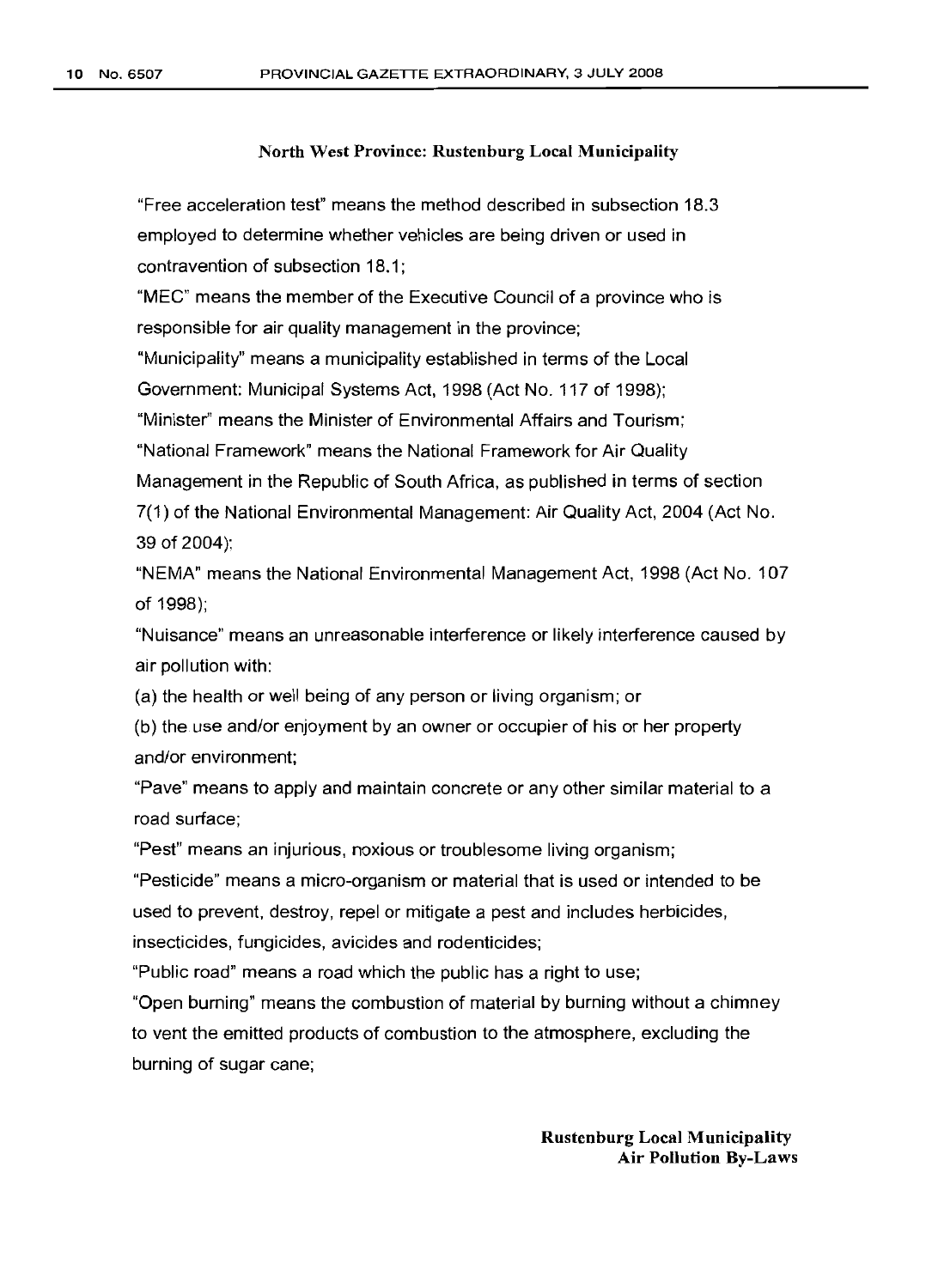"Organ of state" has the meaning assigned to it in section 239 of the Constitution;

"Owner and/or operator" means any person who owns, leases, operates, controls or supervises a fugitive dust source;

"Repair notice" means a notice as referred to in subsection 15.4, regarding the re-testing of vehicle;

"Rubber product" means anything composed of rubber including anything containing or coated with rubber;

"Smoke" means the gases, particulate matter and products of combustion emitted into the atmosphere when material is burned or subjected to heat and includes soot, grit and gritty particulates emitted in smoke;

"Unpaved road" means a public or a private unpaved road and includes an unpaved alley, an unpaved road easement or shoulder and any unpaved access roads for utilities;

"Unpaved parking lot" means an area which is not paved and used for parking, maneuvering, or storing of motor vehicles;

"Use" in relation to all terrain vehicles includes driving, operating or being conveyed by, that vehicle;

"Vacant lots" means any vacant portions or residential or commercial lots that are immediately adjacent and owned and/or operated by the same person; "Vehicle" means any motor car, motor carriage, motor cycle, bus, motor lorry or other conveyance propelled wholly or partly by any volatile spirit, steam, gas or oil, or by any means other than human or animal power;

## 3. Background

In terms of section 46 of the NEMA, the Minister may make model environmental management by-laws aimed at establishing measures for the management of environmental impacts of any development within the jurisdiction of a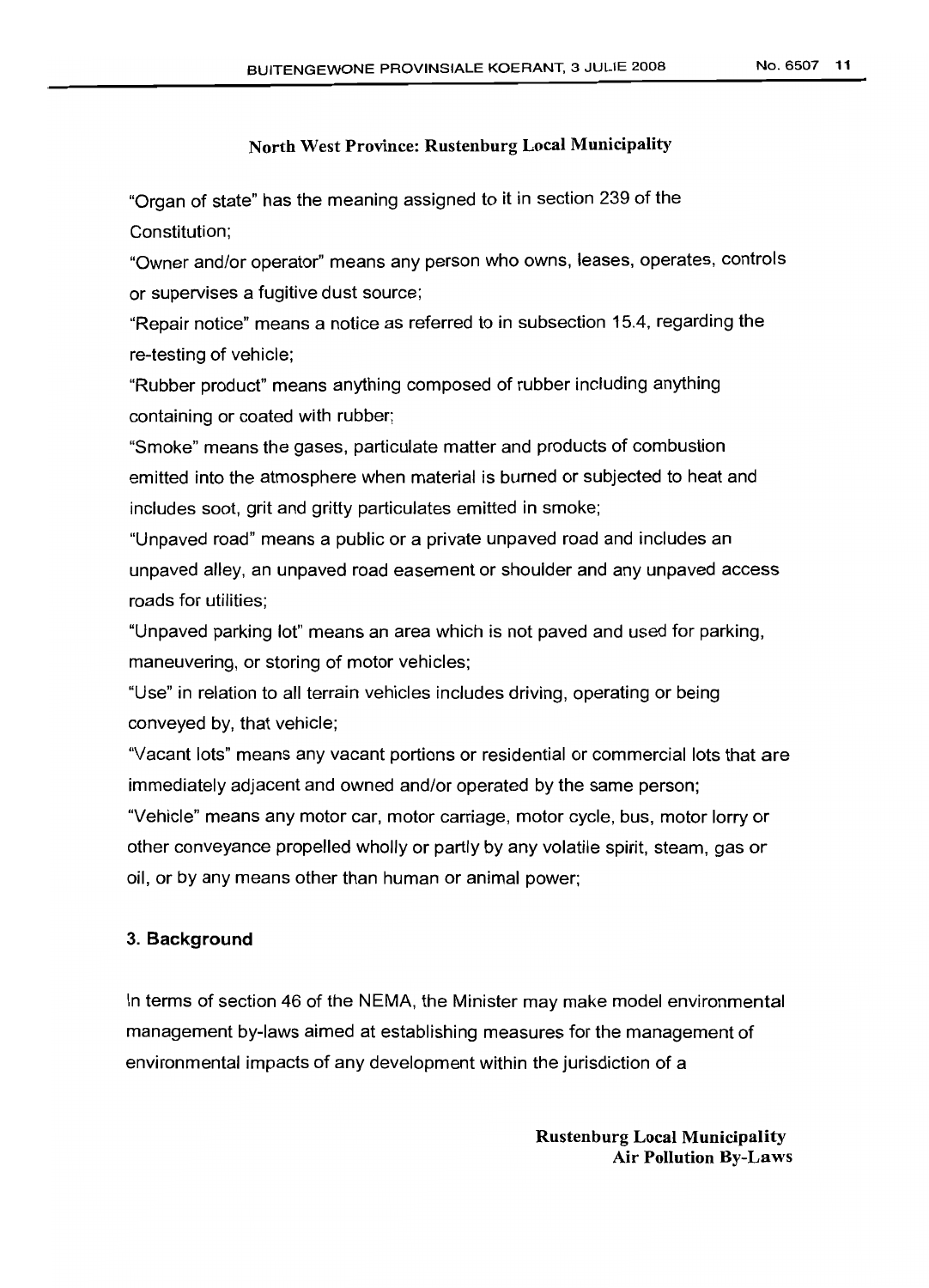municipality, which may be adopted by a municipality as municipal by-laws. The generic air pollution control by-law has been drafted in accordance with this enabling provision of the NEMA, and is hereby published as a schedule in terms of the NEMA.

### 4. Objectives

(1) The objectives of this by-law are to  $-$ 

(a) give effect to the right contained in section 24 of the Constitution by regulating air pollution within the area of the municipality's jurisdiction;

(b) provide, in conjunction with any other applicable law, an effective legal and administrative framework, within which the Council can manage and regulate activities that have the potential to adversely impact the environment and public health; and

(c) ensure that air pollution is avoided, or where it cannot be altogether avoided, mitigated or minimised.

(2) Any person exercising a power under this by-law must exercise such power in order to give effect to the objectives as set out in subsection (1).

#### 5. Application

 $(1)$  This by-law is applicable  $-$ 

- (a) within the area of jurisdiction of the municipality; and
- (b) in addition to any applicable national or provincial legislation.
- (2) The overarching principles set out in section 6 below, must be considered and applied by any person:
- (a) exercising a power or function or performing a duty under this bylaw; and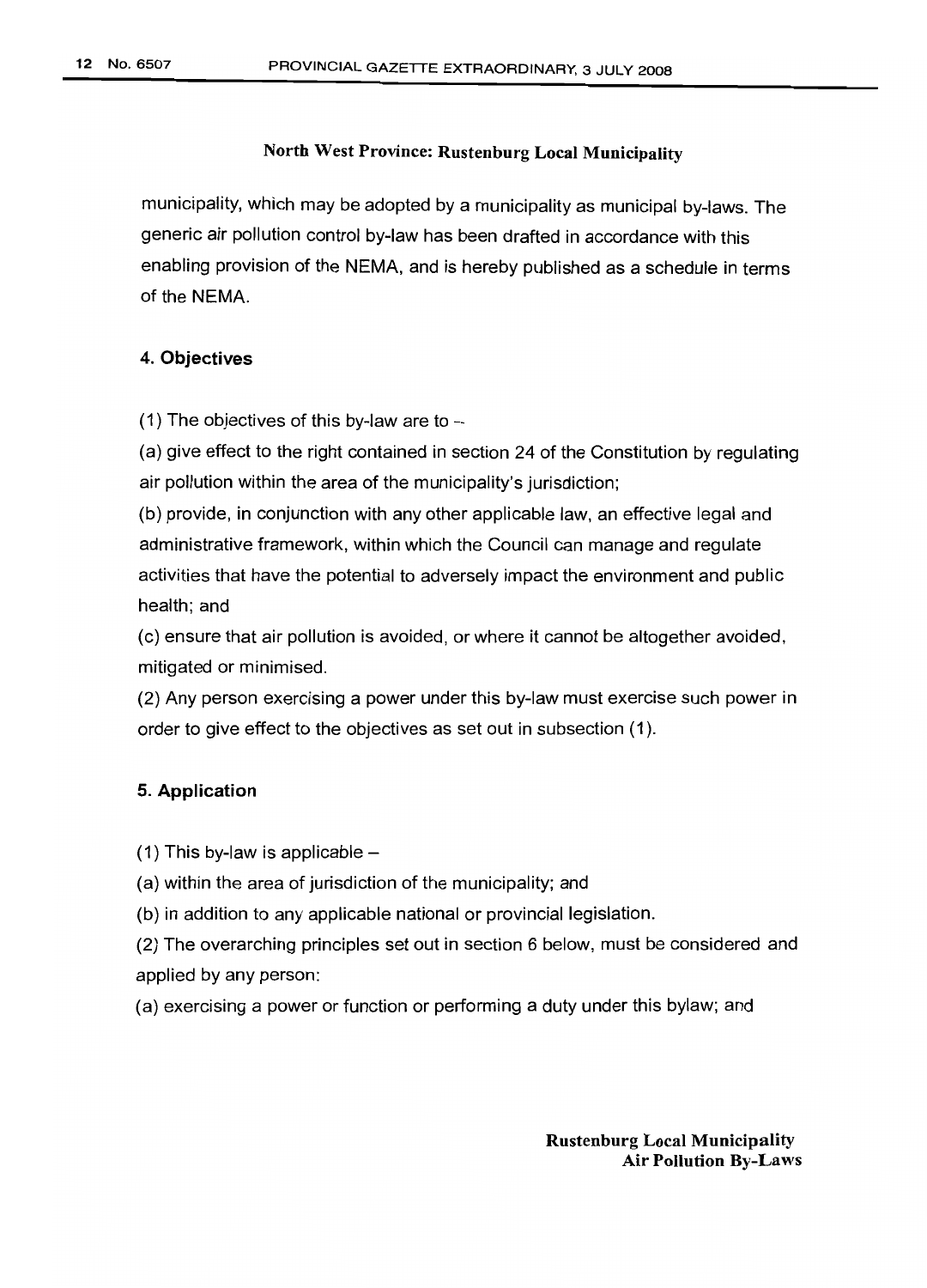(b) exercising a public power or function or performing a public duty in the municipal area which is likely to have a significant effect on public health and the environment within that area.

## 6. Overarching Principles

### Duty of Care

(1) Any person who is wholly or partially responsible for causing significant air pollution or creating a risk of significant air pollution occurring must take all reasonable measures:

(a) to prevent any potential significant air pollution from occurring; and

(b) to mitigate, as far as reasonably possible, any significant air pollution that may occur.

(2) The Council may direct any person in writing who fails to take the measures required under subsection  $(1)$  -

(a) to investigate, evaluate and assess the impact of specific activities and report thereon;

(b) to commence taking specific reasonable measures before a given date;

(c) to diligently continue with those measures; and

(d) to complete them before a specified reasonable date.

(3) Prior to making such a decision as contemplated in subsection (2), the Council must give the affected person adequate opportunity to inform them of their relevant interests and may consult with any other organ of state.

(4) Should a person fail to comply, or inadequately comply, with a directive under subsection (2), the Council may take reasonable measures to remedy the situation.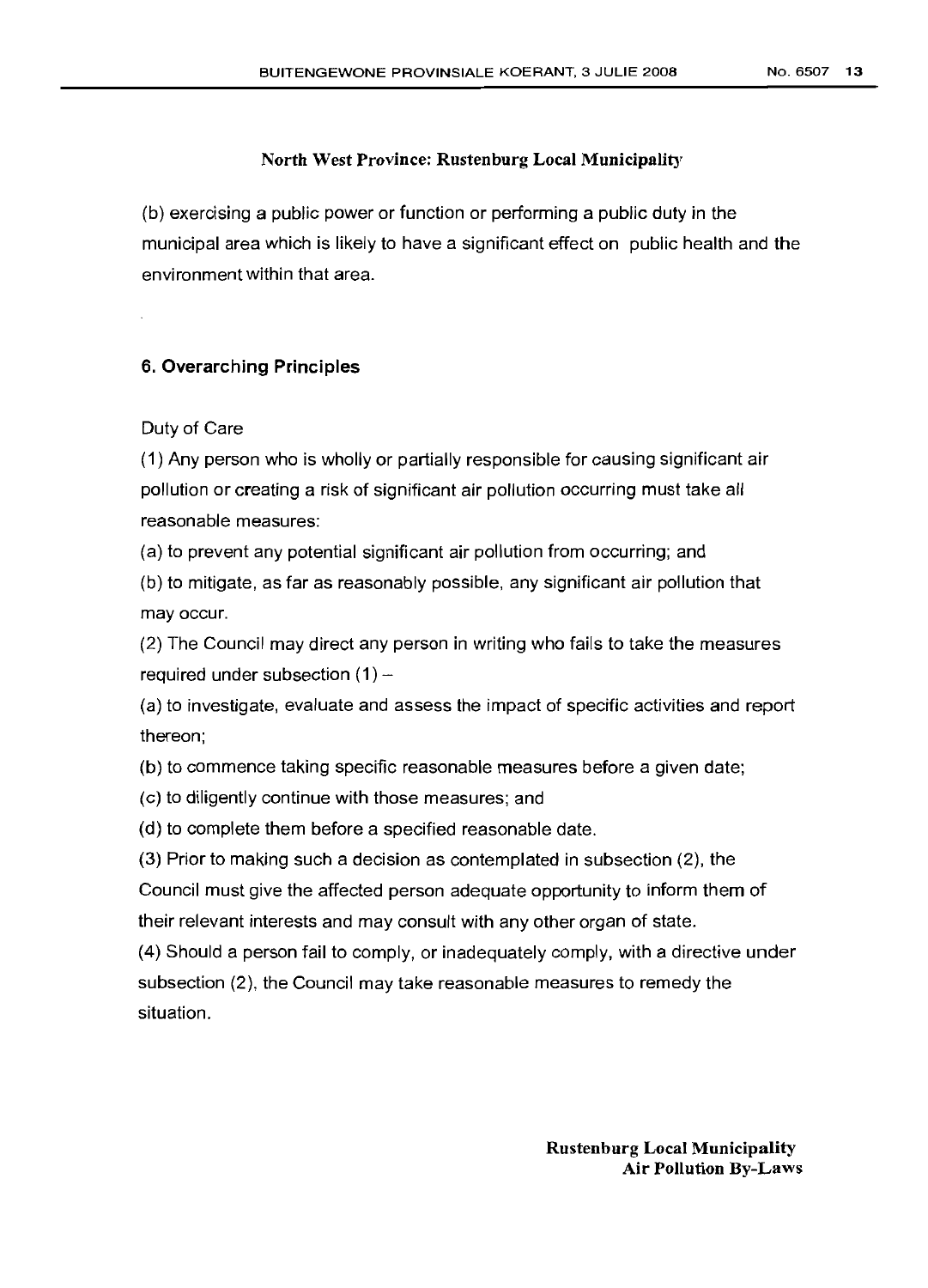(5) Provided such person failed to take the measures required of him under subsection (2), the Council may recover all reasonable costs incurred as a result of it acting under subsection (4) from any or all of the following persons -

(a) any person who is or was responsible for, or who directly or indirectly contributed to, the air pollution or the potential air pollution;

(b) the owner of the land at the time when the air pollution or the potential for air pollution occurred, or that owner's successor in title;

(c) the person in control of the land or any person who has or had a right to use the land at the time when  $-$ 

(i) the activity or the process in question is or was performed or undertaken; or

- (ii) the situation came about; or
- (d) any person who negligently failed to prevent  $-$
- (i) the activity or the process being performed or undertaken; or
- (ii) the situation from coming about.

(6) If more than one person is liable under subsection (4), the liability may be apportioned among the persons concerned according to the degree to which each was responsible for the harm to the environment resulting from their respective failures to take the measures required under subsections (1) and (2).

 $(7)$  In dealing with air pollution matters, the Council must  $-$ 

(a) adopt a cautious and risk adverse approach; and

(b) take into account the interests of future generations.

### 7. Conflict with other Legislation

(1) In the event that the by-law conflicts with the provisions of the NEMA or AQA, the provisions of the latter will prevail.

(2) In the event of any conflict with any other by-law which directly or indirectly, within the jurisdiction of the municipality, regulates air pollution, the provisions of this by-law shall prevail to the extent of the inconsistency.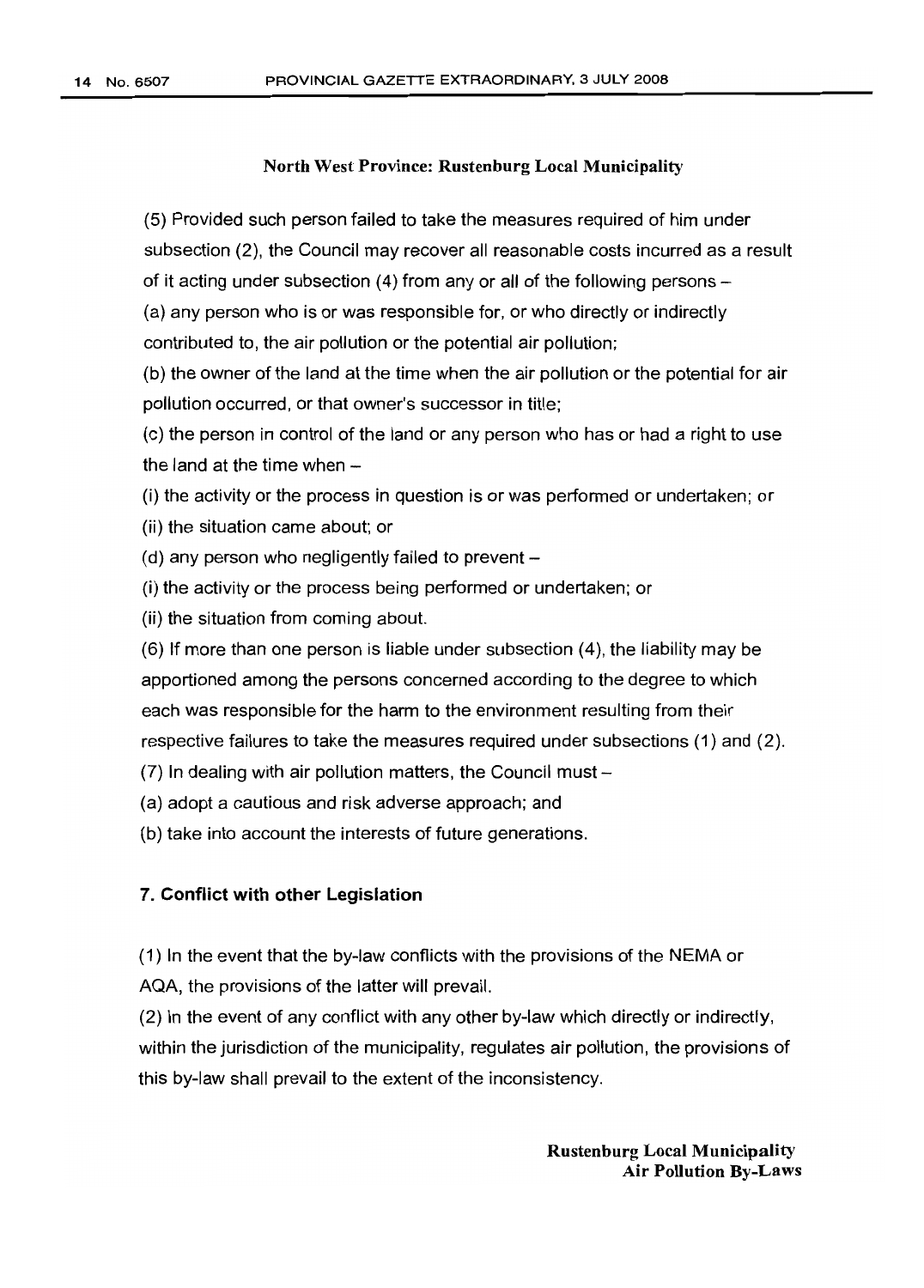# CHAPTER 2

# APPOINTMENT OF AIR QUALITY OFFICERS

## 8. Designation of an Air Quality Officer

(1) The Council must, subject to the laws governing the public service, designate an official within its administration to be styled as the air quality officer.

(2) Subject to subsection 8(1), the air quality officer may also be designated as an environmental management inspector, as contemplated in section 31C of the NEMA, as amended.

(3) The air quality officer shall, under the directions of the Council, exercise the duties and powers assigned to him under this by-law.

## 9. Designation as Environmental Management Inspectors

(1) The MEC may, subject to the laws governing the public service, designate so many persons, as he may consider necessary, within the administration of the municipality as environmental management inspectors.

(2) Before the designation as environmental management inspectors, such persons must complete the training as prescribed by the Minister in terms of the NEMA Regulations relating to qualification criteria, training and identification of, and forms to be used by environmental management inspectors, published under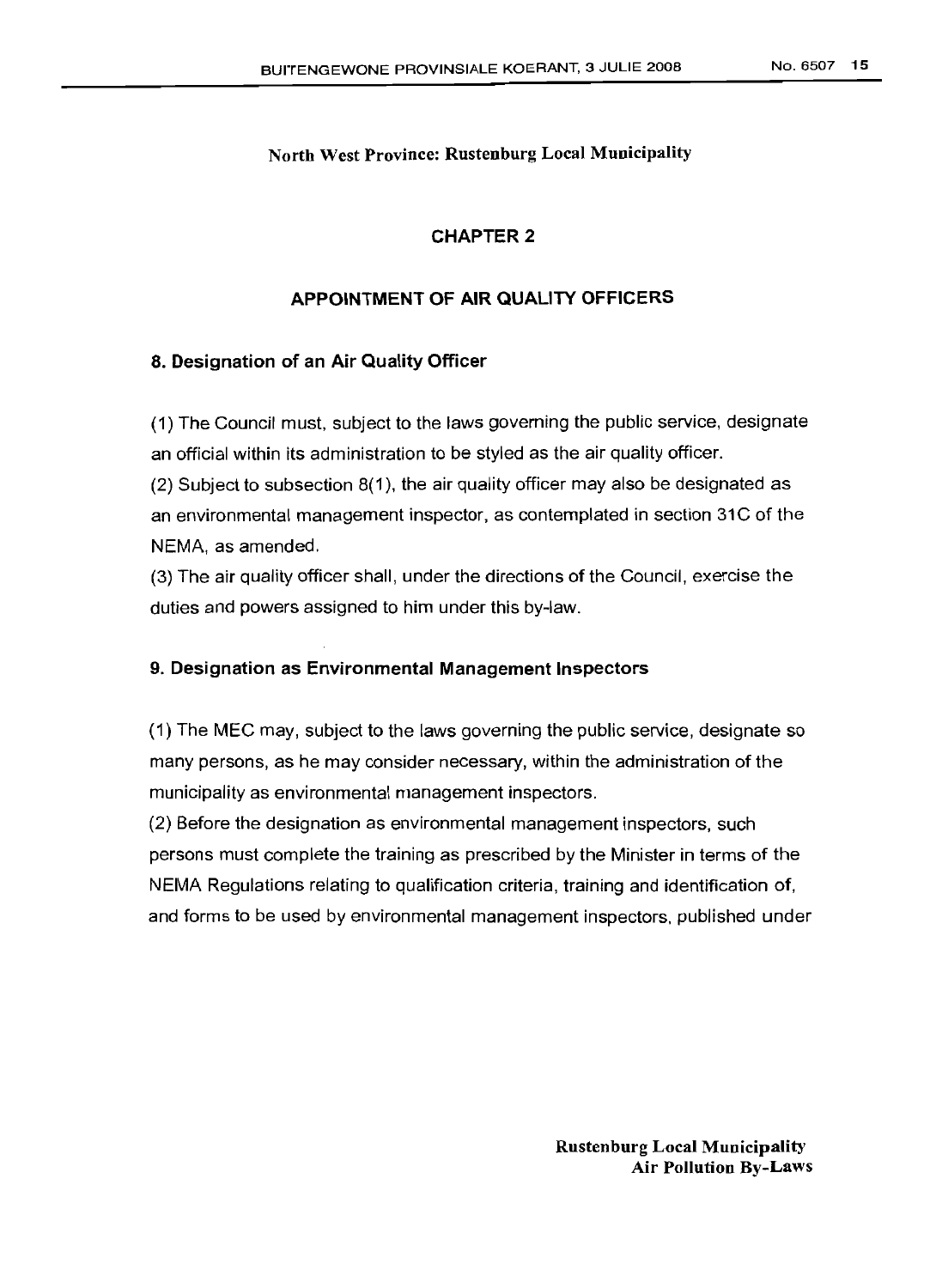Government Notice R494, in Government Gazette 28869 of 2 June 2006, as amended.

(3) The designation of environmental management inspectors must be in accordance with section 31C to 31F of the NEMA, as amended.

(4) A designated environmental management inspector shall have all the functions and powers as set out in sections 31G to 31L of the NEMA, as amended.

### 10. Duties and Functions of the Air Quality Officer

(1) The air quality officer must co-ordinate the develop of the municipality's Air Quality Management Plan for inclusion as a chapter in its Integrated Development Plan, in accordance with Chapter 5 of the Local Government: Municipal Systems Act, 2000 (Act No. 32 of 2000). (2) The air quality officer must prepare the Municipal Air Quality Officer's Annual Report. The report must, amongst others, include the municipality's progress towards the implementation of its Air Quality Management Plan. (3) The air quality officer must submit the Municipality's report to the Provincial Air Quality Officer as contemplated in paragraph 5.2.3.4 of the National Framework.

(4) The air quality officer may require a person to appoint an Emission Control Officer, as contemplated in section 48 of the AQA, as amended.

# CHAPTER 3 LOCAL EMISSIONS STANDARDS, NORMS AND STANDARDS AND CONTROLLED APPLIANCES AND ACTIVITIES

Part 1: Local Emission Standards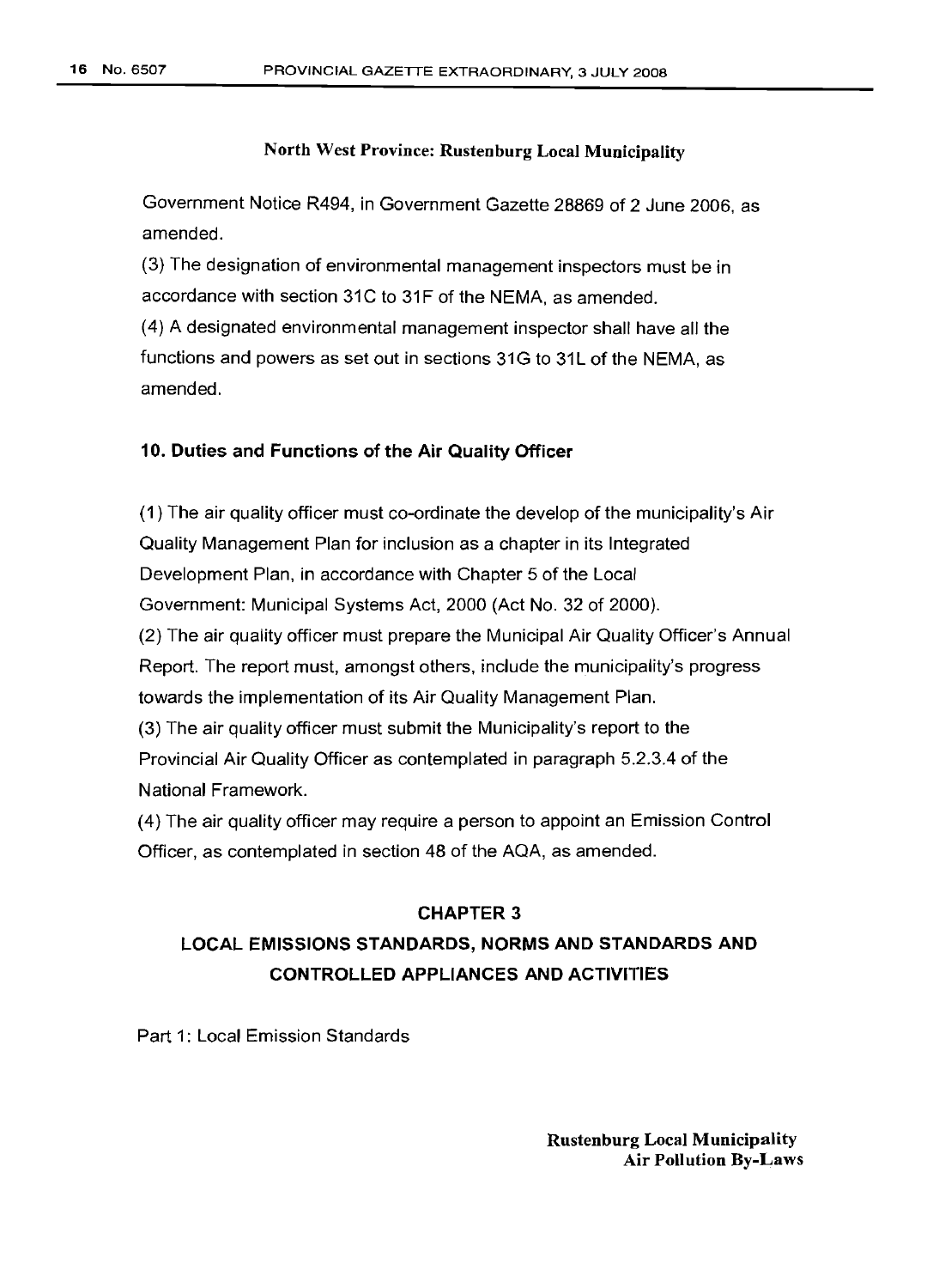## 11. Legal Mandate

(1) The Council may, by notice in the Provincial Gazette:

(a) identify substances or mixtures of substances in ambient air which, through ambient concentrations, bioaccumulation, deposition or in any other way, present a threat to health, well-being or the environment in the municipality or which the municipality reasonably believes present such a threat; and

(b) in respect of each of those substances or mixtures of substances, establish local standards for emissions from point, non-point or mobile sources in the municipality.

(2) The Council shall take the following factors, as identified in paragraph 5.4.3.1 of the National Framework, into consideration in setting local emission standards:

(a) Health, safety and environmental protection objectives;

- (b) Analytical methodology;
- (c) Technical feasibility;
- (d) Monitoring capability; and
- (e) Socio-economic consequences.
- Part 2: Norms and Standards

## 12. Substances Identification Process

(1) The municipality must apply the following criteria when identifying and prioritising the substances in ambient air that present a threat to public health, well-being or the environment -

(a) the possibility, severity and frequency of effects, with regard to human health and the environment as a whole, with irreversible effects being of special concern;

(b) ubiquitous and high concentrations of the substance in the atmosphere;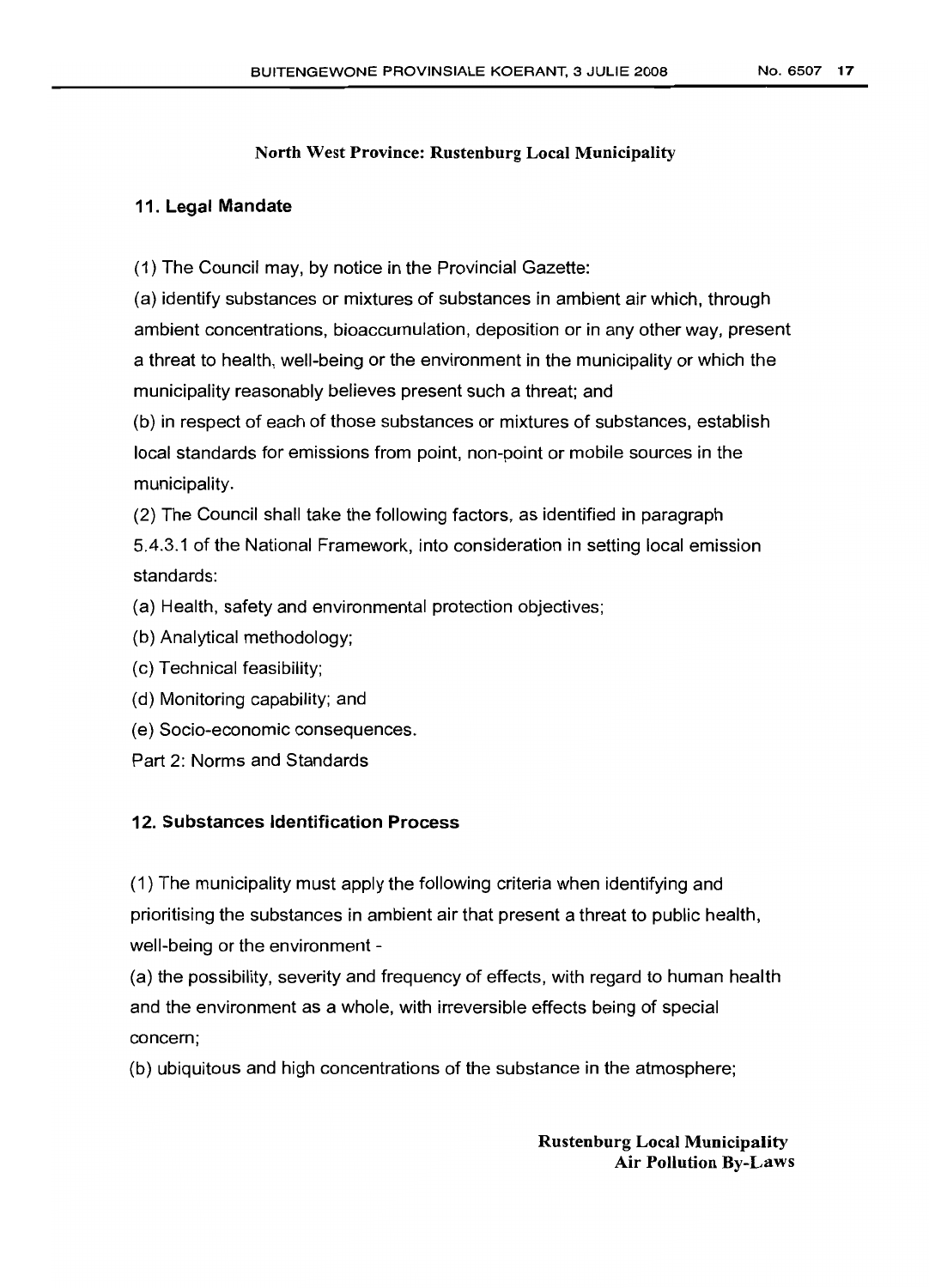(c) potential environmental transformations and metabolic alterations of the substance, as these changes may lead to the production of chemicals with greater toxicity or introduce other uncertainties;

(d) persistence in the environment, particularly if the substance is not biodegradable and able to accumulate in humans, the environment or food chains;

(e) the impact of the substance taking the following factors into consideration:

(i) size of the exposed population, living resources or ecosystems;

(ii) the existence of particularly sensitive receptors in the zone concerned;

(f) Substances that are regulated by international conventions.

(2) The municipality, using the criteria set out in subsection (1) above, must compile a list of substances.

(3) The list of substances must form part of the formal request, by the Municipality, to the Standards South Africa, a division of the South African Bureau of Standards, to develop local emissions standards for the identified substances.

### 13. Local Emission Standards Setting Process

(1) The municipality must, following the identification of the substances as set out in subsection (1) above, formally request the Standards South Africa, a division of the South African Bureau of Standards, to develop local emission standards for the identified substances.

(2) The Standards South Africa, in accordance with its processes, will develop and recommend, to the municipality, local emission standards for the identified substances.

(3) When developing the standards, the following standards setting process is applicable:

(a) identification of critical factors for public health impacts;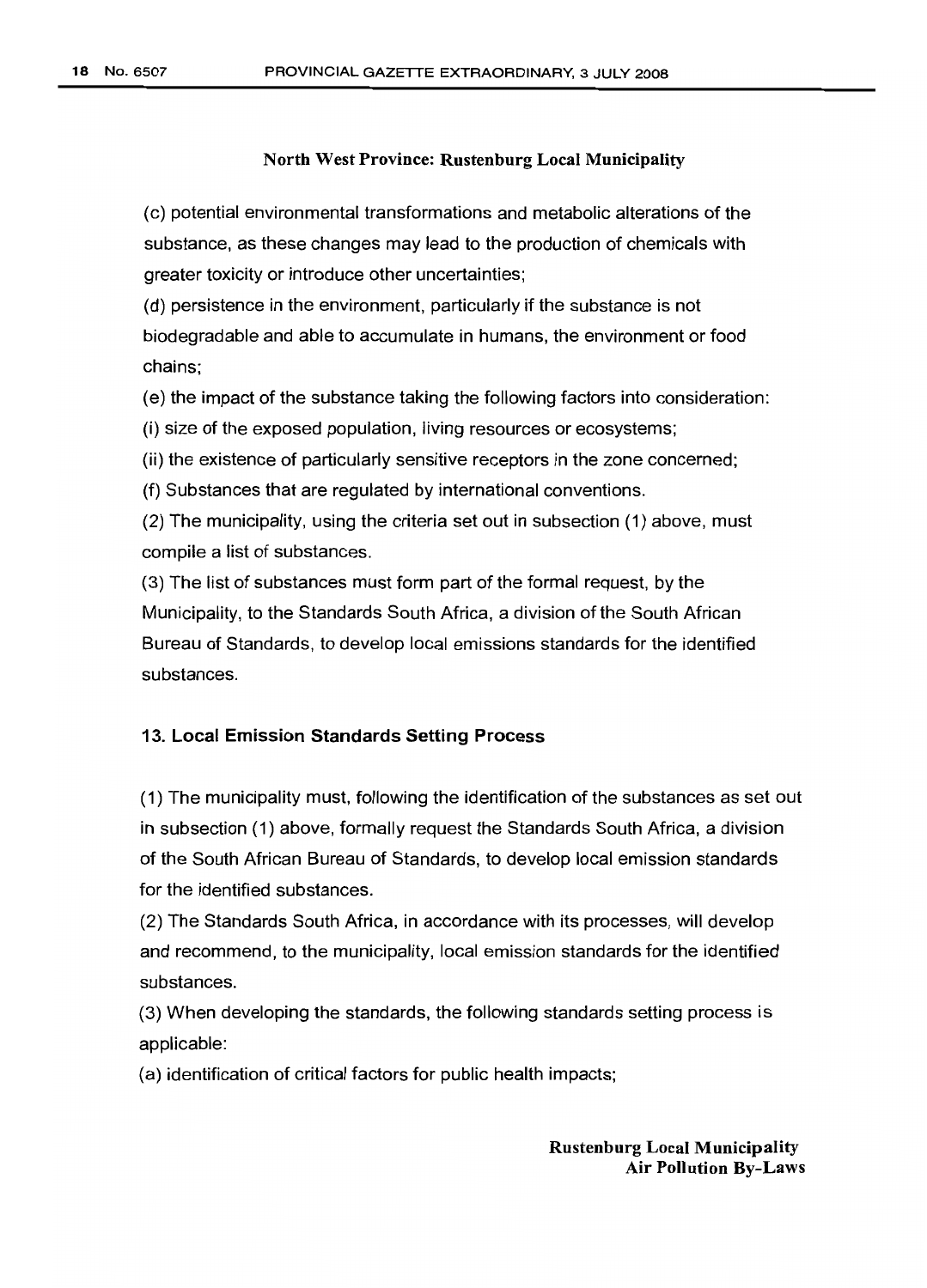(b) identification of sensitive sub-populations;

(c) reviewing available databases for public health status;

(d) reviewing available databases for ambient air quality information; and

(e) reviewing and assessing international guidelines and standards.

(4) The Standards South Africa, when developing the emission standards, must also consider the criteria for setting local emission standards as set out in section 11(2) of this by-law.

# 14. Publication of Local Emission Standards

For the purposes of the publication of the emission standards, the municipality must follow the public participation process as set out in section 13 of the Local Government: Municipal Systems Act, 2000 (Act No. 32 of 2000). Part 3: Controlled Appliances and Activities

### 15. Emissions from Compressed Ignition Powered Vehicles

### 15.1 Prohibition

(a) No person may on a public road drive or use, or cause to be driven or used, a compressed ignition powered vehicle that emits dark smoke.

(b) If dark smoke is emitted in contravention of subsection 15.1(a) above the owner and the driver of the vehicle shall each be guilty of an offence.

(c) For the purposes of this section, "dark smoke" means

(i) smoke which has a density of 60 Hartridge smoke units or more, provided that in relation to emissions from turbo-charged compressed ignition powered engines, it means a density 66 Hartridge smoke units or more; or

(ii) smoke which has a light absorption co-efficient of more than

2.125  $m<sup>+</sup>$ , provided that in relation to emissions from turbocharged compressed ignition powered engines, it means a light absorption co-efficient of more than  $2.51 \text{ m}$ <sup>1</sup>;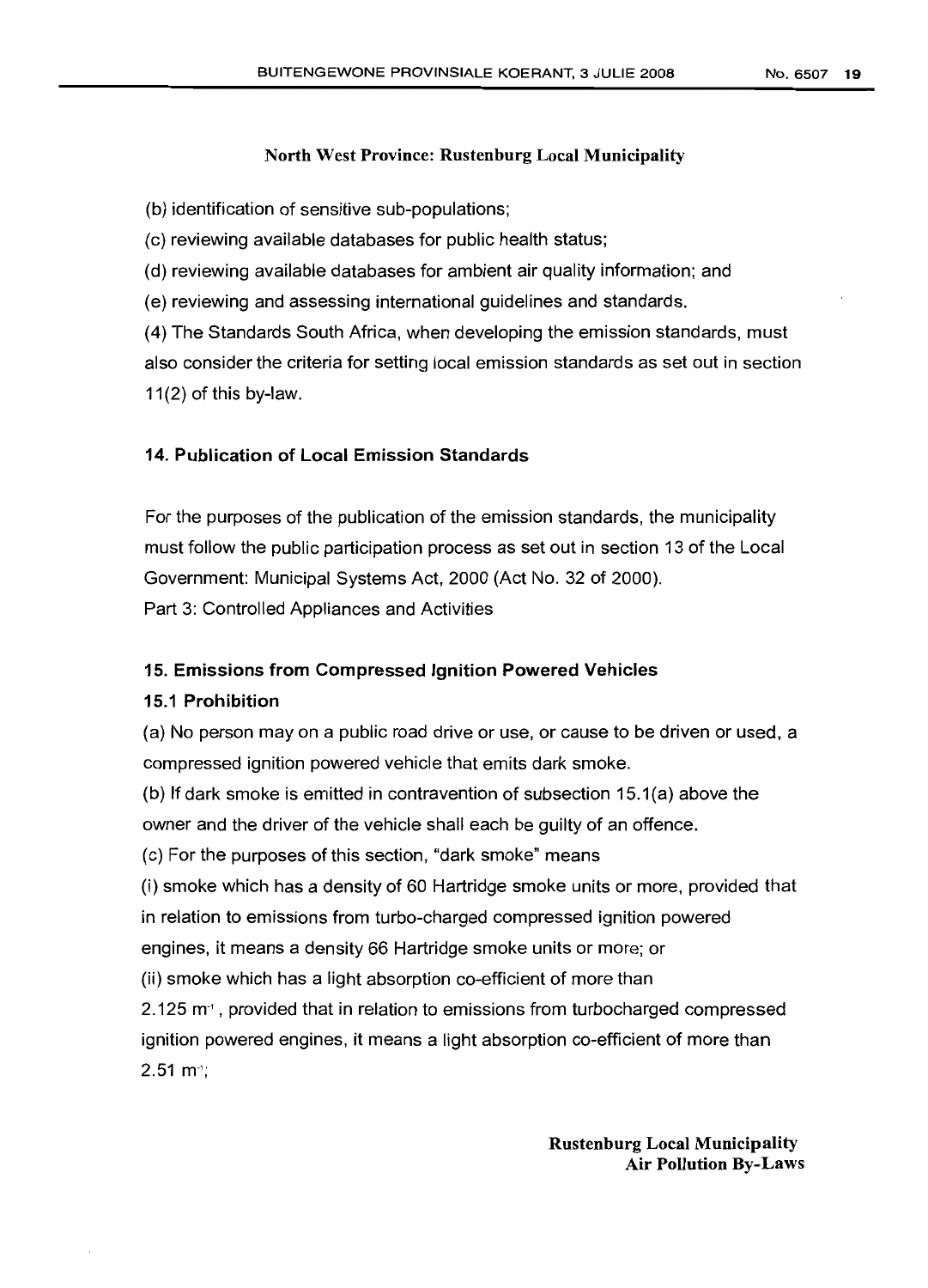(d) For purposes of this section the registered owner of the vehicle shall be presumed to be the driver unless the contrary is proven.

### 15.2 Stopping of Vehicles for Inspection and Testing

(a) In order to enable an authorised person to enforce the provisions of this Part, the driver of a vehicle must comply with any reasonable direction given by an authorised person:

(i) to stop the vehicle; and

(ii) to facilitate the inspection or testing of the vehicle.

(b) Failure to comply with a direction given under subsection 15.2(a) is an offence.

(c) When a vehicle has stopped in compliance with a direction given under subsection 15.2(a), the authorised person may:

(i) inspect and test the vehicle at the roadside, in which case inspection and testing must be carried out:

(aa) at or as near as practicable to the place where the direction to stop the vehicle is given; and

(bb) as soon as practicable, and in any case within one hour, after the vehicle is stopped in accordance with the direction; or

(ii) conduct a visual inspection of the vehicle and, if the authorised person reasonably believes that an offence has been committed under subsection 15.1(b), instruct the driver of the vehicle, who is presumed to be the owner of the vehicle unless he or she produces evidence to the contrary, in writing to take the vehicle to a testing station, within a specified period of time, for inspection and testing in accordance with subsection

15.3.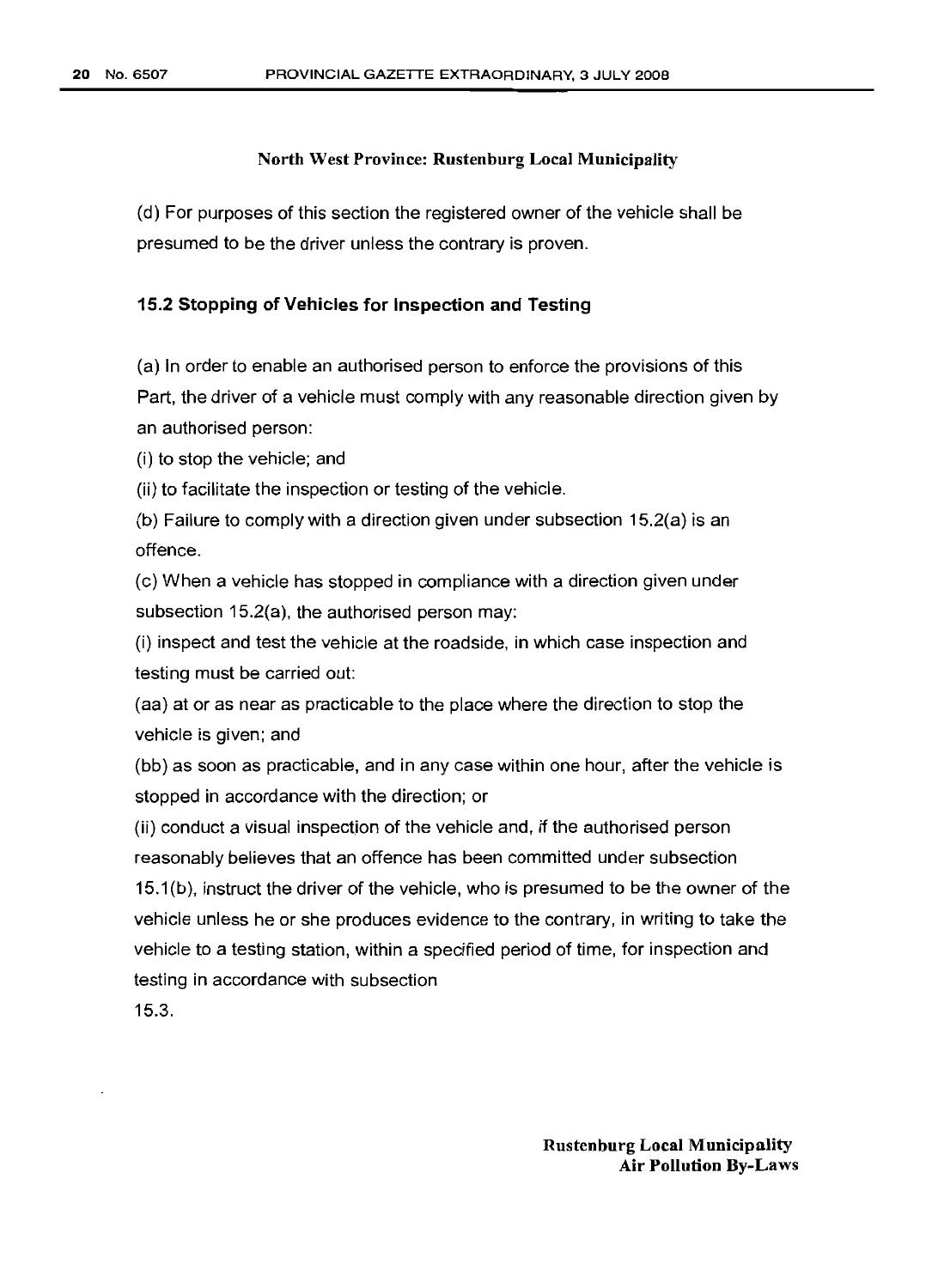### 15.3 Testing procedure

(a) An authorised person must use the free acceleration method in order to determine whether a compressed ignition powered vehicle is being driven or used in contravention of subsection 15.1(a).

(b) The following procedure must be adhered to in order to conduct a free acceleration test:

(i) when instructed to do so by the authorised person, the driver of the vehicle must start the vehicle, place it in neutral gear and engage the clutch;

(ii) while the vehicle is idling, the authorised person must conduct a visual inspection of the emission system of the vehicle;

(iii) when instructed to do so by the authorised person, the driver of the vehicle must in less than one second smoothly and completely depress the accelerator throttle pedal of the vehicle, provided that the authorised person may do so himself or herself if the driver fails or refuses to comply with the authorised person's reasonable instructions;

(iv) while the throttle pedal is depressed, the authorised person must measure the smoke emitted from the vehicle's emission system in order to determine whether or not it is dark smoke;

(v) the driver of the vehicle may only release the throttle pedal of the vehicle when the engine reaches cut-off speed, or when directed to do so by the authorised person.

(c) If, having conducted the free acceleration test, the authorised person is satisfied that the vehicle:

(i) is not emitting dark smoke, then the authorised person must furnish the driver of the vehicle with a certificate indicating that the vehicle is not being driven or used in contravention of subsection 15.1(a); or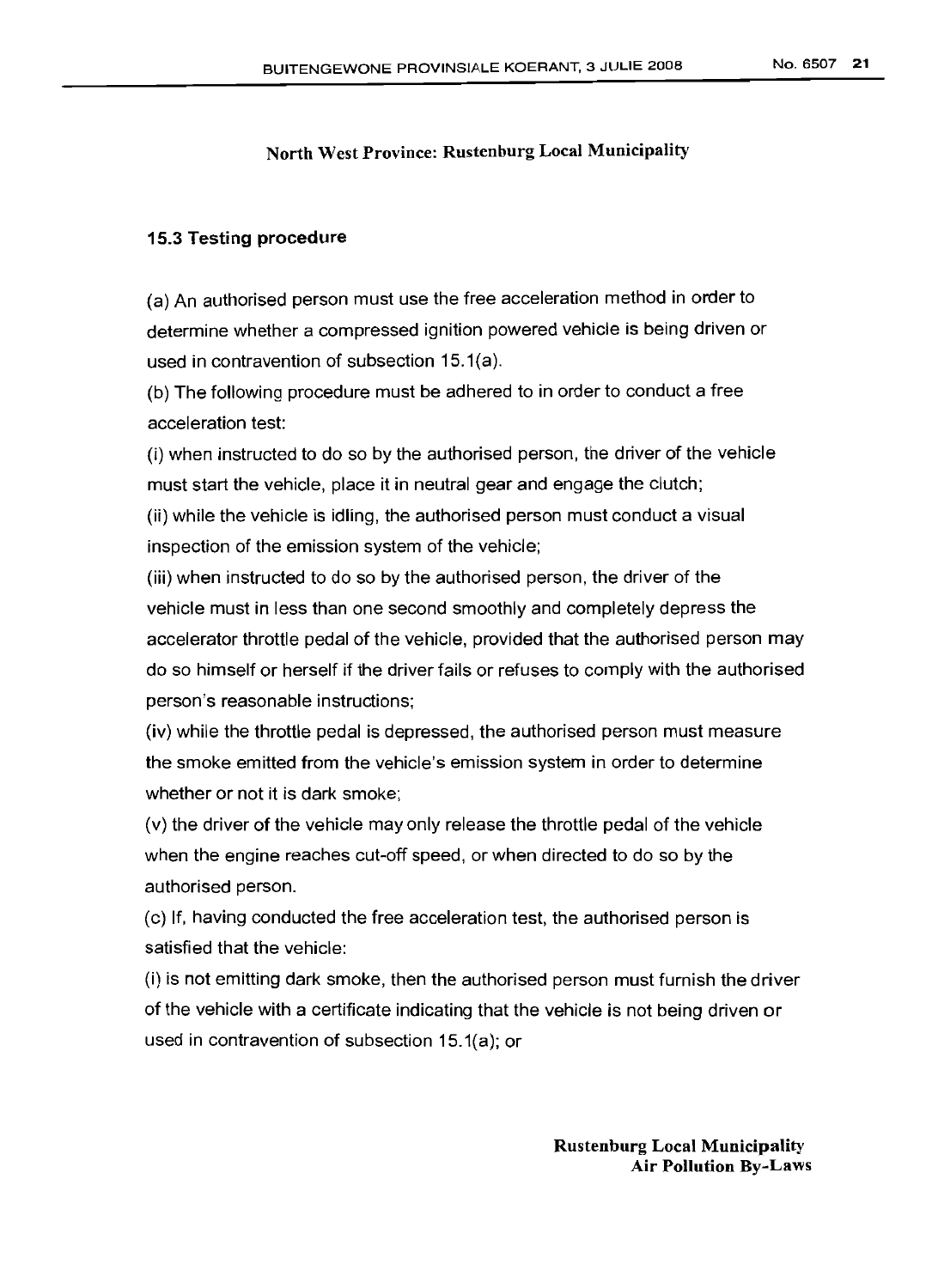(ii) is emitting dark smoke, the authorised person must issue the driver of the vehicle with a repair notice in accordance with subsection 15.4.

## 15.4 Repair notice

(a) A repair notice must direct the owner of the vehicle to repair the vehicle within a specified period of time, and to take the vehicle to a place identified in the notice for re-testing before the expiry of that period.

(b) The repair notice must contain inter alia the following information:

(i) the make, model and registration number of the vehicle;

(ii) the name, address and identity number of the driver of the vehicle; and (iii) if the driver of the vehicle is not the owner of the vehicle, the name and address of the vehicle owner.

(c) A person commits an offence under this section if that person fails:

(i) to comply with the repair notice referred to in subsection  $15.4(a)$ ;

(ii) to take the vehicle for re-testing as referred to in subsection

15.4 (a).

(d) It shall not be a defence in proceedings under subsection 15.4(c) to aver that the driver of the vehicle failed to bring the repair notice to the attention of the owner of that vehicle.

## 16. Dust Emissions

(a) Any person who causes dust emissions shall take all reasonable precautions to prevent excessive emissions into the atmosphere that may be harmful to public health and well-being.

(b) Any person conducting certain activities identified in this section, which customarily produce excessive emissions of dust, shall be required to adopt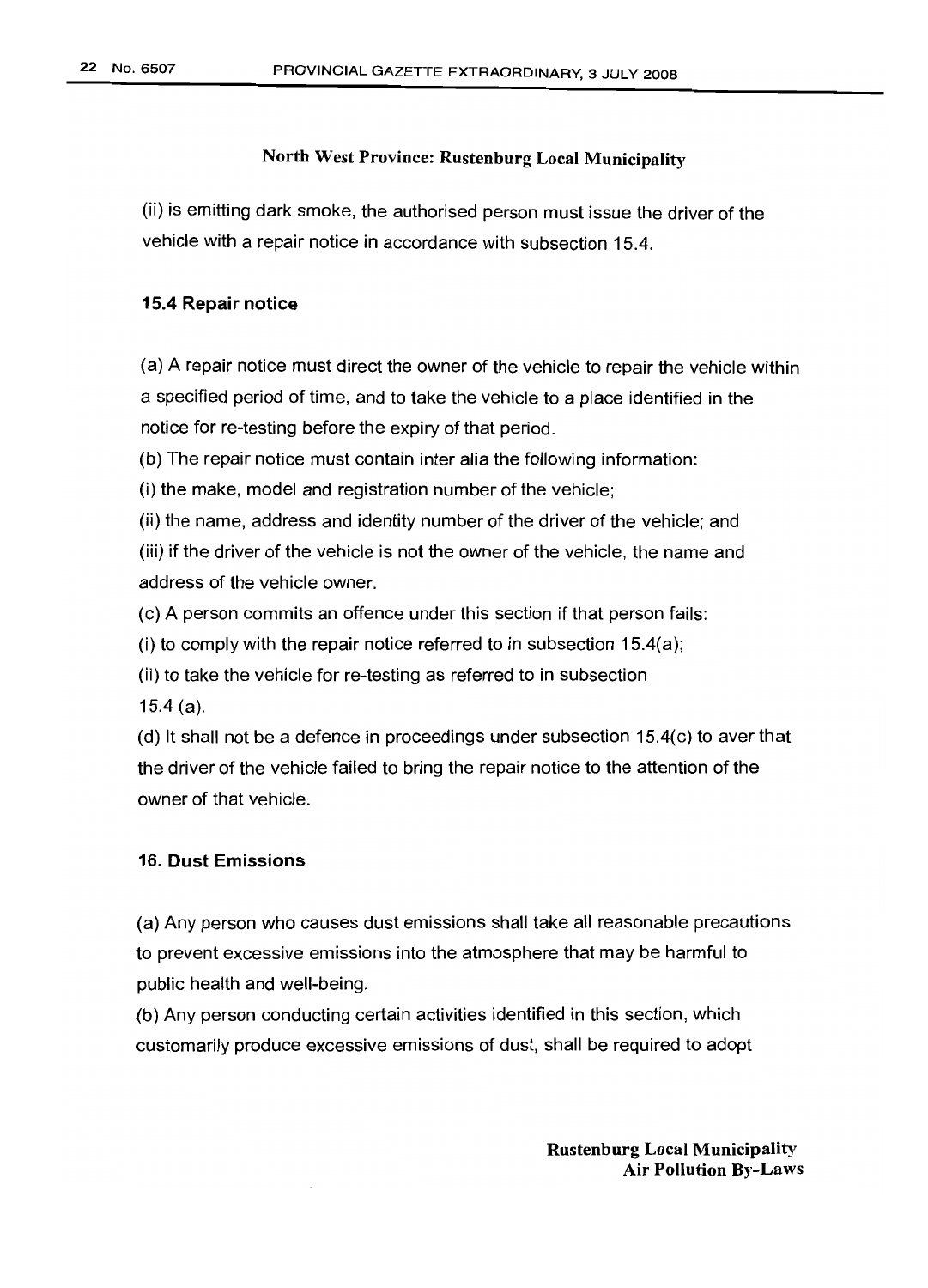control measures as prescribed by the authorised person prior to the commencement of activities, to abate and prevent excessive emissions.

### 16.1 Construction activities

(a) A person who engages in or carries out any construction activity or operation on any land or premises is guilty of an offence, unless that person complied with other applicable legislation and has notified in writing the owners and occupiers of all adjacent properties of:

(i) all known details of the proposed construction activity or operation;

(ii) the right of owners and occupiers of adjacent properties to lodge written objections to the proposed construction activity or operation with the Council within seven days of being notified; and

(iii) the prescribed fee has been paid to the Council.

(b) The provisions of this section are not applicable to:

(i) landscaping activities by a person at his place of residence; and/or

(ii) emergency maintenance activities on publicly maintained roads, road shoulders and rights of way.

### 16.2 Unpaved roads

(a) Owners and/or operators of unpaved roads must implement reasonable control measures to prevent excessive emissions of dust into the atmosphere that may be harmful to public health and well-being.

(b) Owners and/or operators must implement one or more of the following control measures:

(i) pave;

(ii) the use of dust palliatives or dust suppressants;

(iii) uniformly apply and maintain surface gravel; and/or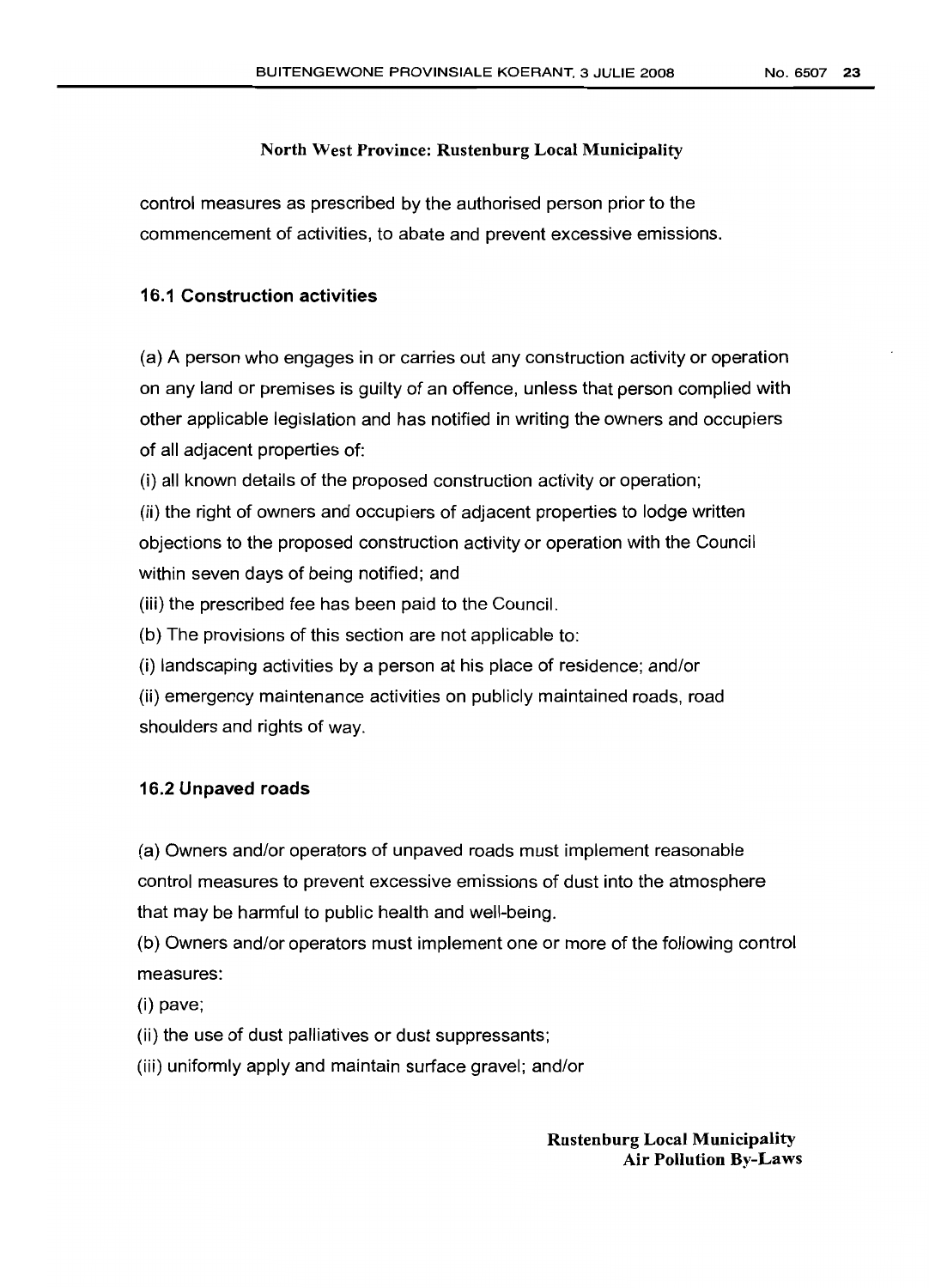(iv) any alternative control measure approved in writing by the air quality officer.

(c) Any person subject to the requirements of this section shall compile and retain records of any control measures implemented including:

(i) the type of control measure;

(ii) the extent of coverage; and/or

(iii) the date applied.

(d) Copies of the records required in subsection 16.2(c) above shall be retained for a period of at least two years.

(e) The provisions of this section are not applicable to:

(i) unpaved roads having vehicular traffic of less than 150 vehicles per day;

(ii) non-commercial and non-institutional private driveways;

(iii) horse trails, hiking paths, bicycle paths or other similar paths; and/or

(iv) any other path that has been designated as an exclusive use area for purposes other than travel by motor vehicle.

### 16.3 Vacant lots

(a) Owners and/or operators of vacant lots of which have 1 square kilometre or more of disturbed surface area and remain unoccupied, unused, vacant or undeveloped for a period of more than ninety days must implement reasonable control measures to prevent excessive emissions into the atmosphere that may be harmful to health and well-being.

(b) Owners and/or operators must implement one of the following control measures:

(i) erect physical barriers and signs to prohibit access to the disturbed areas by motor vehicles;

(ii) the use of ground covers;

(iii) the use of dust palliatives or dust suppressants;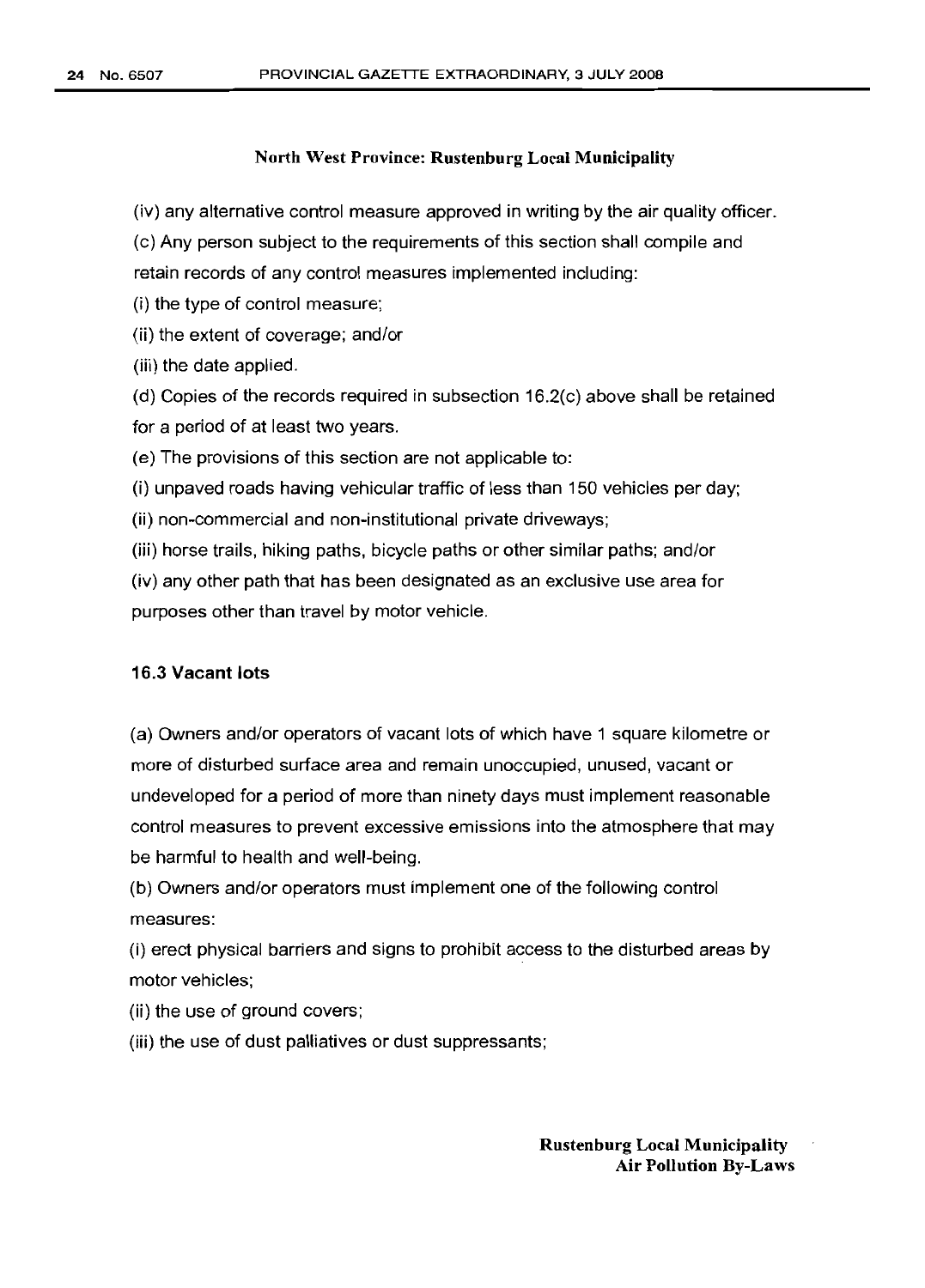(iv) re-vegetation which is similar to adjacent undisturbed native conditions, and/or

(v) any alternative control measure approved in writing by the air quality officer.

16.4 Unpaved parking areas

(a) Owners and/or operators of unpaved parking lots on which more than 100 vehicles are parked for more than 150 days per year must implement reasonable control measures to prevent excessive emissions into the atmosphere that may be harmful to public health and well-being.

(b) Owners and/or operators must implement one of the following control measures:

(i) pave;

(ii) apply dust palliatives or dust suppressants;

(iii) uniformly apply and maintain surface gravel, and/or

(iv) any alternative control measure approved in writing by the air quality officer.

# 16.5 **All** Terrain Vehicles

(a) Any person who uses an all terrain vehicles, shall take all reasonable precautions to prevent creating a public nuisance and materially interfere with the ordinary comfort and convenience of other people.

(b) No person may use an all terrain vehicle unless such use:

(i) is a permissible use in terms of the NEMA Regulations on the control of

vehicles in the coastal zone, published under

Government Notice 1399, Government Gazette No. 22960 of

21 December 2001, as amended;

(ii) is authorised for use on a public road;

(iii) is on private land by the owner or with permission of the owner or lawful occupier of that land;

(iv) takes place within a designated recreational all terrain vehicle use area; or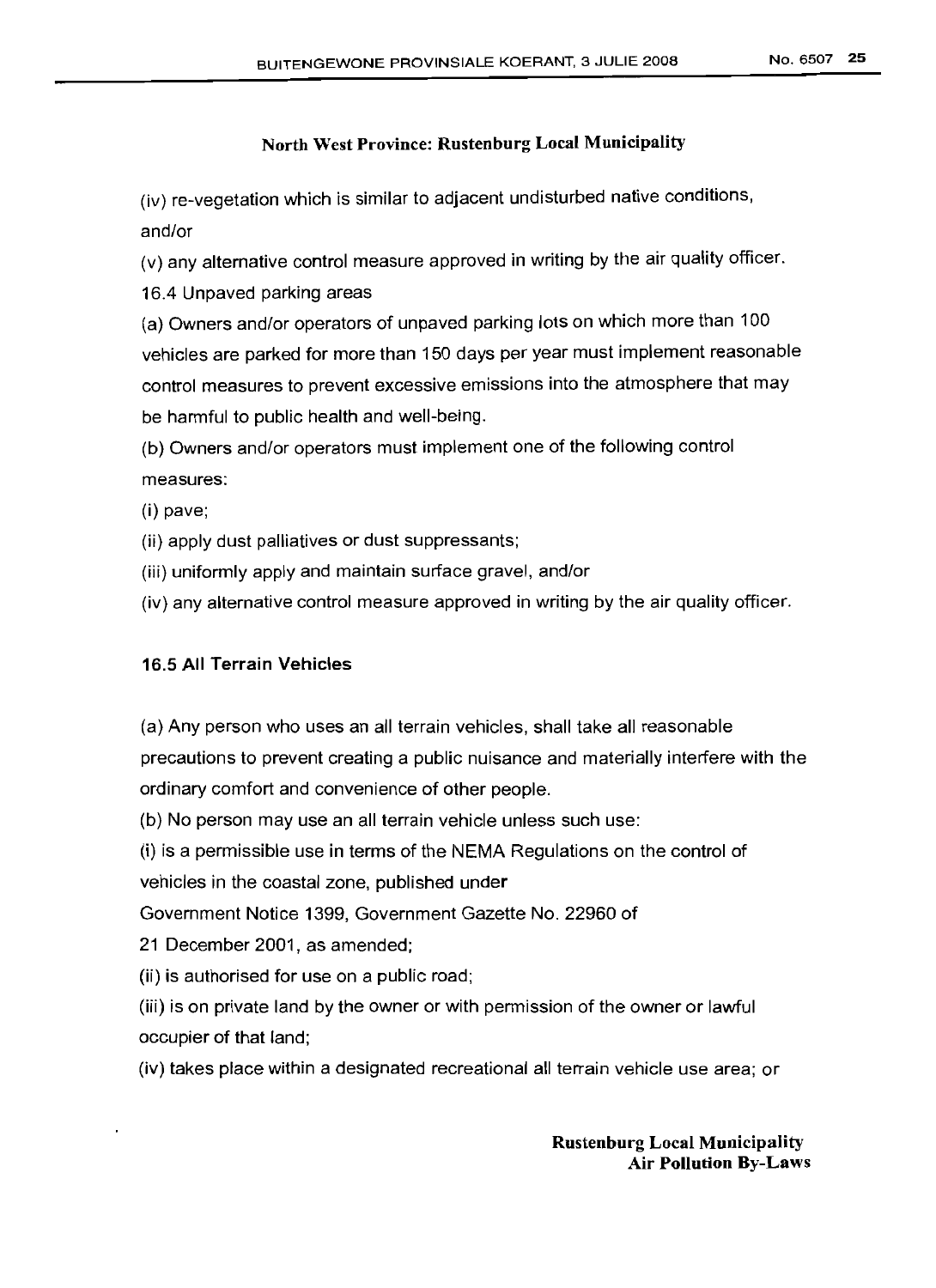(v) takes place in an emergency situation in order to safeguard human life or health, property or the environment.

### 17. Emissions Caused by Open Burning

(1) A person who carries out or permits open burning of any material on any land or premises is guilty of an offence, unless:

(a) the prior written authorisation of the Council has been obtained, which authorisation may be granted by the Council with conditions, and

(b) that person has notified in writing the owners and occupiers of all adjacent properties of:

(i) all known details of the proposed open burning; and

(ii) the right of owners and occupiers of adjacent properties to lodge written objections to the proposed open burning with the Council within seven days of being notified; and

(iii) the prescribed fee has been paid to the Council.

(c) the land on which that person intends to open burn the material is State land, a farm or small-holding, or land within a proclaimed township that is not utilised for residential purposes.

(2) The Council may not authorise open burning:

(a) unless it is satisfied that the requirements set out in subsection (1) have been adequately addressed or fulfilled; and

(b) where a warning under section 10(1)(b) of the National Veld and

Forest Act, 1998 (Act No. 101 of 1998) has been published for the region.

(3) The provisions of this section shall not apply to:

(a) recreational outdoor braai activities on private premises;

(b) small controlled fires in informal settlements for the purposes of cooking,

heating water and other domestic purposes; or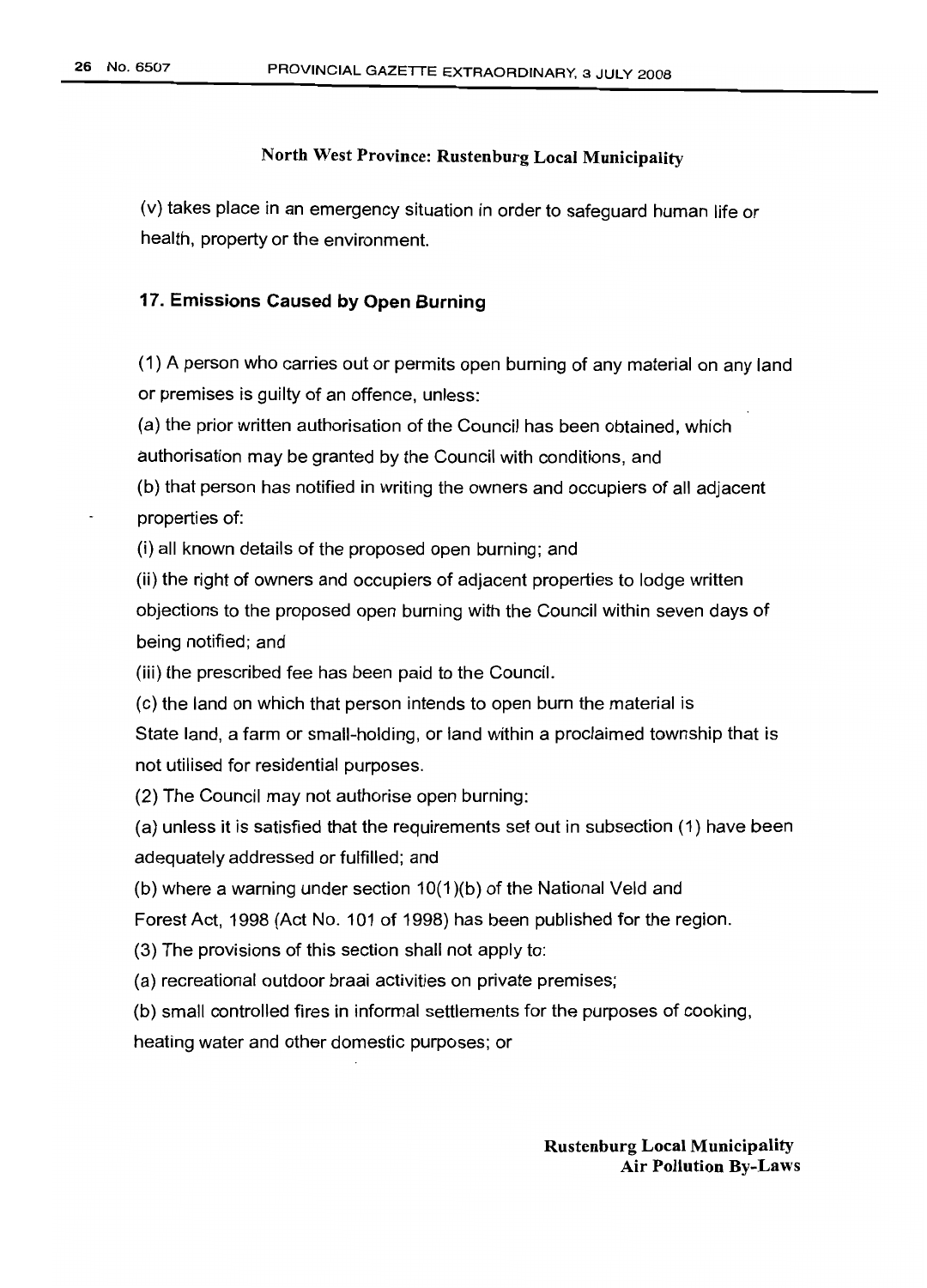(c) any other defined area or defined activity to which the Council has declared this section not to apply.

# 18. Emissions Caused by Burning of Domestic and Garden Waste in Waste Bins or Skips

A person who carries out or permits the burning of any domestic or garden waste, for the purpose of disposing of that waste, is quilty of an offence unless the domestic or garden waste is disposed of in terms of section 20 of the Environment Conservation Act, 1989 (Act No. 73 of 1989), as amended.

## 19. SPRAY PAINTING

## Spraying prohibited without spraying permit

- 9.1. (1) No person may spray, coat, plate or epoxy-coat any vehicle, article, object or building or part thereof or allow them to be sprayed, coated, plated or epoxy-coated with any flammable substance unless -
	- (a) that person is in possession of a spraying permit contemplated in section 80;
	- (b) the spraying, coating, plating or epoxy-coating as the case may be is conducted in a spraying room approved by the Chief Fire Officer on premises registered for that purpose.

## Application for spraying permit

19.2. Any person who wishes to obtain a spraying permit must -

- (a) complete and submit to the Chief Fire Officer an application form for such permit in the form and manner determined by the Council; and
- (b) pay the prescribed fee.

### Duties of owner, occupier or person in charge of spraying room

19.3. Every owner, occupier and person in charge of a spraying room must ensure that  $-$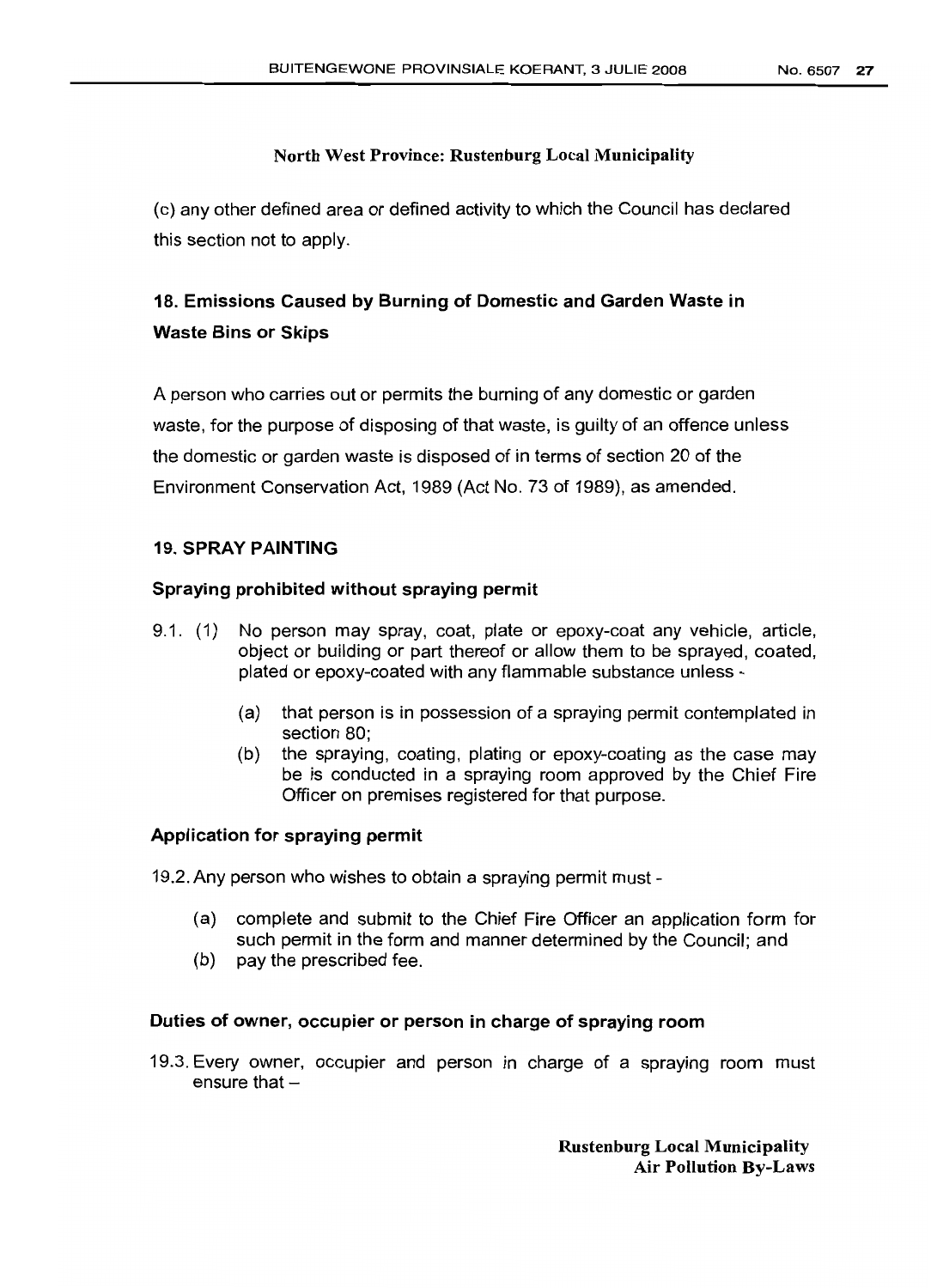- (a) the spraying room complies with the requirements of this Chapter; and
- (b) every other person on the premises complies with the provisions of this Chapter.

### Design and construction of spraying rooms

- 19.4. (1) Every spraying room must be designed and constructed according to the following criteria:
	- (a) every window frame must consist of steel with window panels
		- (i) that cannot be opened;
		- (ii) that do not exceed 450 millimetres x 450 millimetres in size; and
		- (iii) that are fitted with wire glass with a thickness not less than 8 millimetres;
	- (b) if based on a brick and concrete construction
		- (i) the floor must consist of concrete;
		- (ii) the walls must consist of brick or concrete;
		- (iii) the roof must consist of reinforced concrete; and
		- (iv) every door must consist of a Class S-type fire doors as contemplated in SABS 1253; and
	- $(c)$  if based on a metal structure  $-$ 
		- (i) the framework of the structure, including door assemblies must consist of a sturdy steel profile with a minimum wall thickness of 2.5 millimetres;
		- (ii) the framework of the entire structure, including any door, must be clad on both sides with sheet metal with a minimum thickness of 1.3 millimetres;
		- (iii) the framework of the entire structure must be fume-proof, flame-proof and liquid-proof;
		- (iv) the floor must consist of concrete or metal;
		- (v) all material used must have a fire integrity grading of at least 60 minutes; and
		- (vi) the structure must be constructed, installed and finished so that all surfaces are smooth in order to prevent any furring which may hamper ventilation, washing or cleaning of the spraying room.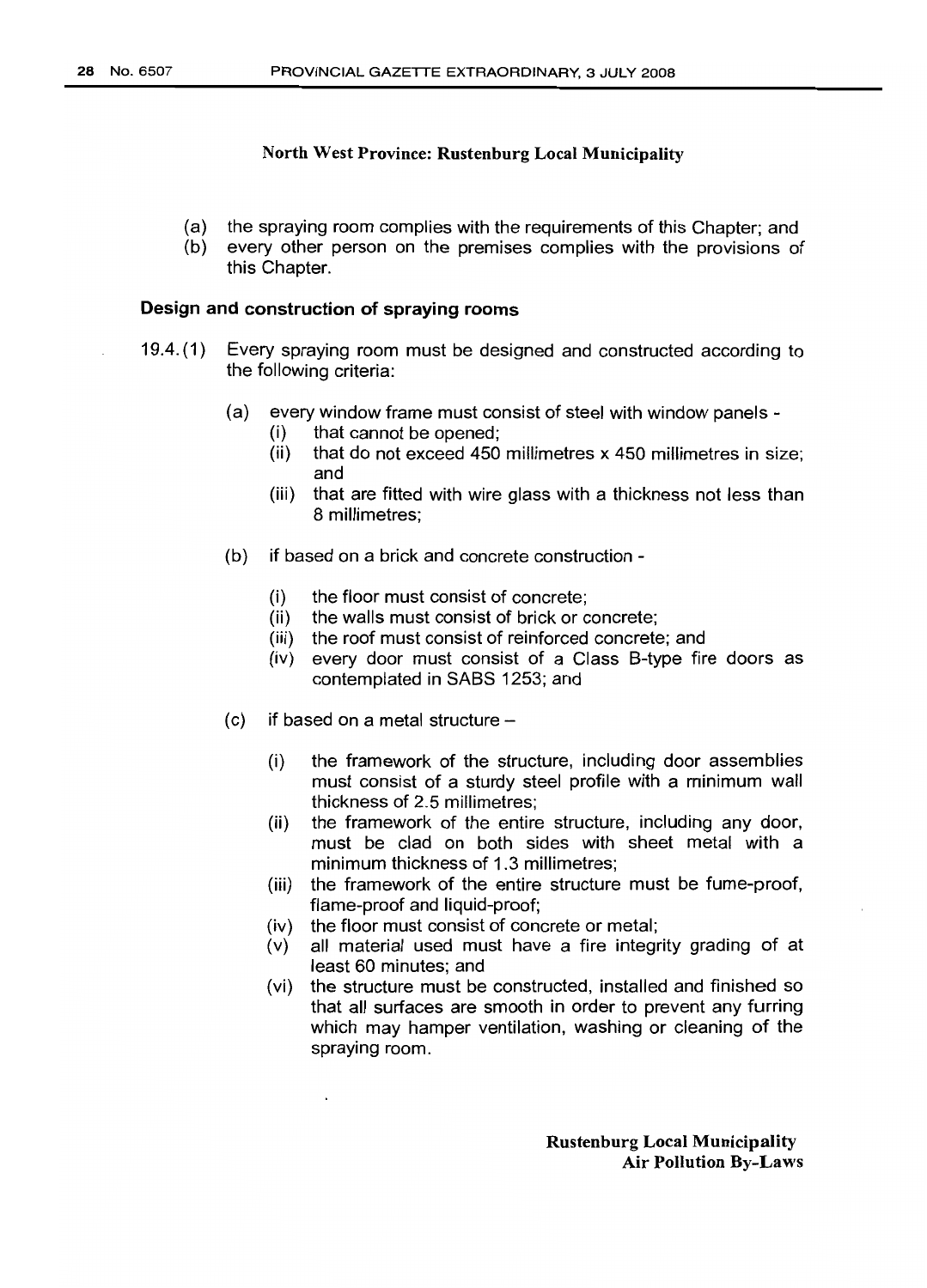### Water floors for spraying rooms

- 19.5. Every spraying room which is designed and constructed with a sunken water floor must be designed and constructed so that -
	- (a) the water is covered at the level of the sill by a sturdy, stable, noncombustible and corrosion-free floor grill capable of bearing the weight of every person and object in the spraying room; and
	- (b) the water in the sunken water floor is circulated through an effective non-combustible and cleanable filtering system by a closed circuit pump circulation system consisting of non-corrosive metal pipes of suitable diameter and wall thickness.

### Electrical equipment in spraying rooms

- 19.6. (1) Any electrical apparatus, light, fitting and switch gear installed or used in a spraying room must be installed and used in accordance with SABS 0108.
	- (2) Any switch gear, distribution boxe, fuse and other electrical equipment, except equipment as contemplated in SABS 0108 must
		- (a) be located outside the spraying room; and
		- (b) be positioned so as not to come into contact with fumes from the spraying room.
	- (3) Any switch for the mechanical ventilation system of a spraying room must be situated outside the spraying room.
	- (4) Any metal part and electrical fitting and any other device used in, or in connection with, the spraying room, must be earthed effectively with each other and the ground.
	- (5) Every electrical installation in a spraying room may be installed only by a suitably qualified electrician who must -
		- (a) certify in writing that the installation complies with all applicable legal requirements; and
		- (b) furnish the certificate to the owner or person responsible for the premises concerned.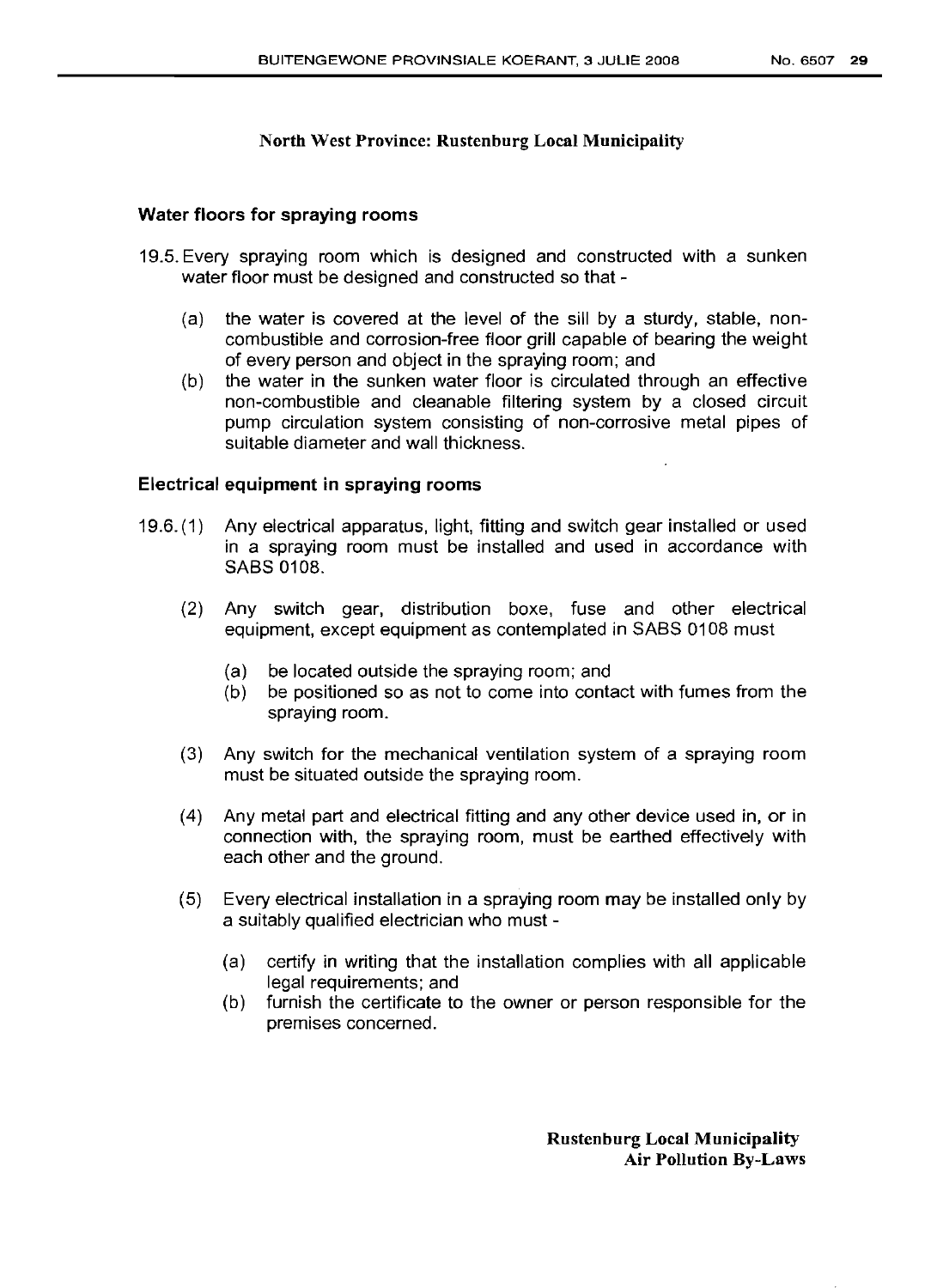(6) The owner or person responsible for the premises on which the spraying room is located must submit the certificate contemplated in subsection (5) to the Chief Fire Officer without delay.

### Location of spraying rooms

- 19.7. (1) The owner, occupier and person in charge of a spraying room must ensure that there is an escape opening between the spraying room and any other activity, process or area on the premises concerned
	- (a) of at least 1200 millimetres wide; and
	- (b) that must at all times be kept free of any obstruction, refuse or combustible material.
	- (2) If any other activity or process which may pose a fire hazard is conducted adjacent to a spraying room on any premises, the escape opening contemplated in subsection (1), must be clearly identified by a fire partition wall -
		- (a) of a height at least 300 millimetres higher than the roof of the spraying room; and
		- (b) with a fire resistance of at least 60 minutes.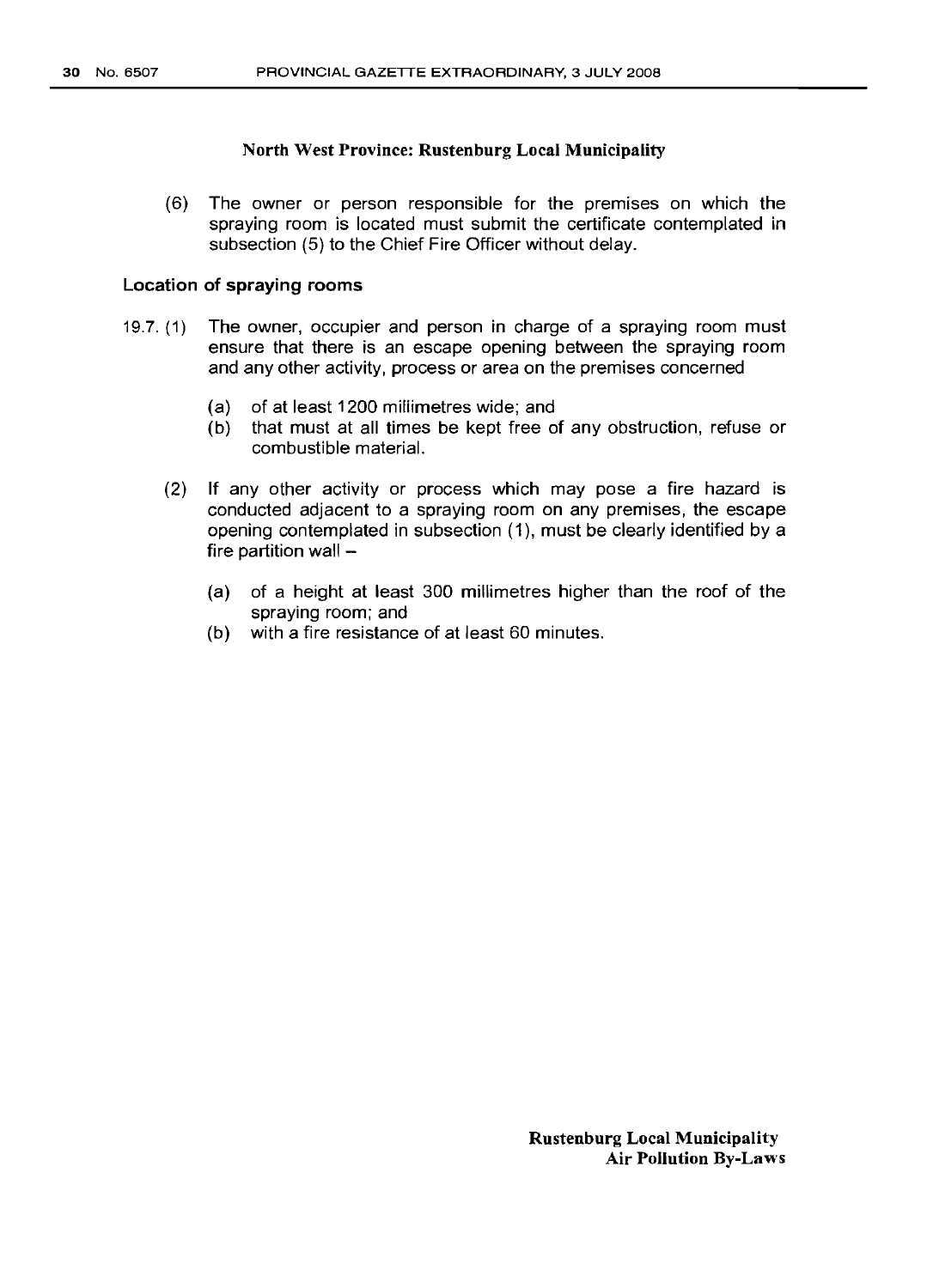(3) No more than two sides of a spraying room contemplated in section 83(1)(c), may border a fire partition wall.

## Access to spraying rooms

- 19.8.ln addition to any door for the access of motor vehicles or other objects to any spraying room, every spraying room must have at least two hinged doors for escape purposes that  $-$ 
	- (a) open to the outside of the spraying room;
	- (b) have dimensions of at least 800 millimetres wide x 2000 millimetres high:
	- (c) are positioned on opposite sides of the spraying room so that the distance to be covered to any door when any object is in the spraying room for spraying does not exceed 4 metres; and
	- (d) are fitted with a locking mechanism that is at all times capable of being opened from the inside of the spraying room without the use of a key.

## Ventilation of spraying rooms

- 19.9. Every spraying room must be equipped with a mechanical inlet and outlet ventilation system designed and installed -
	- (a) so that ventilation of at least 0.5 metres per second is provided across the spraying room;
	- (b) with vanes consisting of static-free material;
	- (c) so that it releases fumes into the open air from outlets that are not located within 5 metres of any opening of a building or erf boundary;
	- (d) with ventilators that are attached firmly to the inside walls of the spraying room with bottom ventilators affixed as close as possible to the level of the sill;
	- (e) with ventilation and air duct openings installed in opposite walls, doors or the roof so as to ensure effective cross-ventilation; and
	- (f) with ducting material that is fitted with a fire damper and covering of at least 120 minutes fire resistance where the ducting material exists the spraying room, if ducting material is installed external to the spraying room in communication with the remainder of the building concerned.

## Fire dampers, protectors and alarms in spraying rooms

19.10. (1)A fire damper manufactured and installed in accordance with SASS 193, must be affixed in front of any air purification filter or part of such filter on the inside of any spraying room.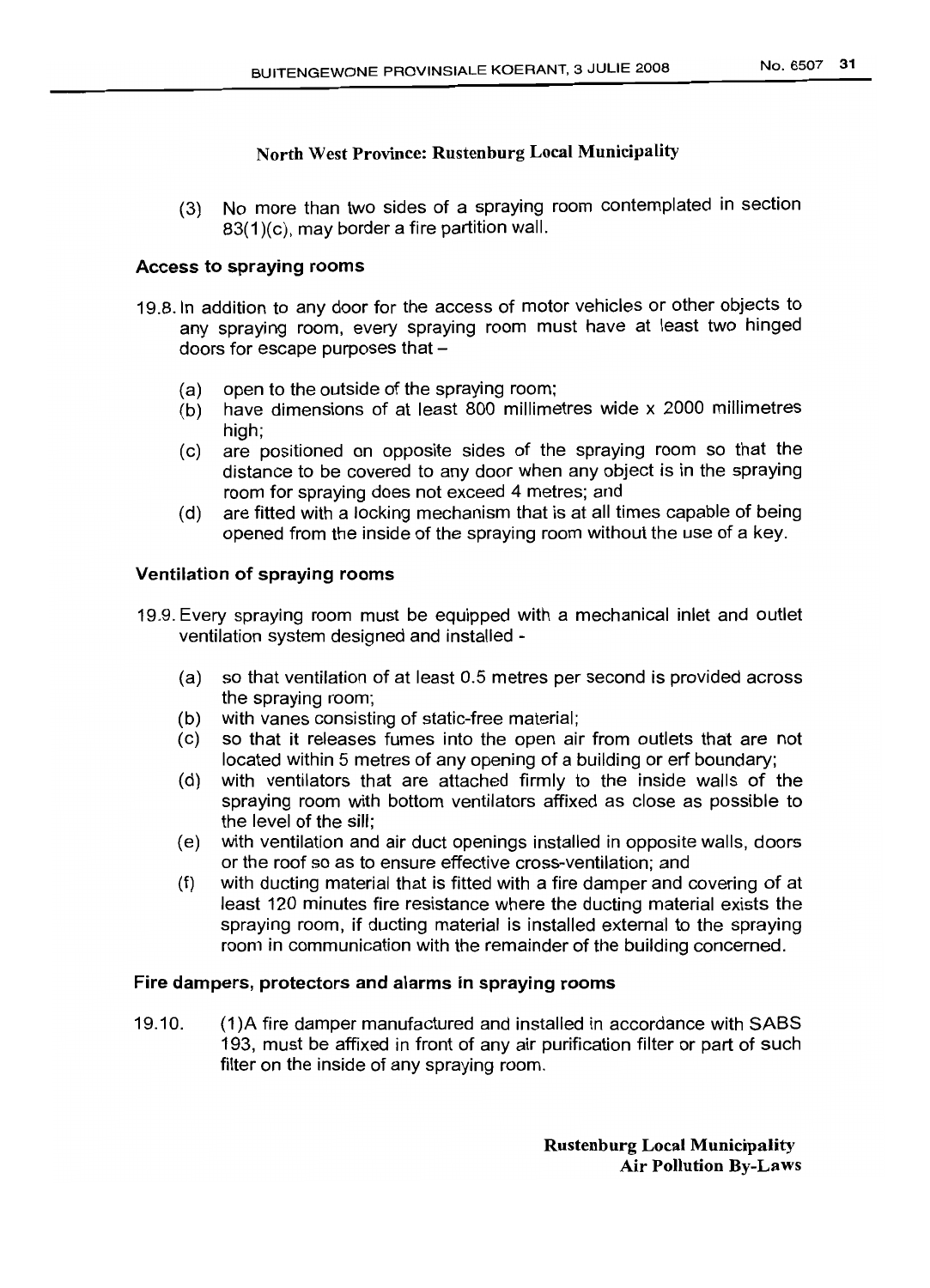- $(2)$  The fire damper must  $-$ 
	- (a) be capable of closing automatically by means of a suitably located sensor that is activated by a rise of more than 10°C in the predetermined working temperature inside the spraying room;
	- (b) be installed so that it will remain in position even if the air duct distorts during a fire; and
	- (c) be equipped with an overriding fusible link.
- (3) The ventilation system must be equipped with a sensor that-
	- (a) is capable of turning off the ventilation system and any heating device used in connection with the spraying room, in the event of a fire or a rise of more than 10°C in the predetermined working temperature inside the spraying room; and
	- (b) activates a visual and audible alarm inside and outside the spraying room in an event contemplated in paragraph (a).

## Design and positioning of ventilation outlets for spraying rooms

- 19.11. Every outlet opening from a spraying room must be designed and positioned to release fumes from the spraying room into the open air at least -
	- (a) 1 metre above any roof on the premises;
	- (b) 4 metres above the ground level; and
	- (c) 5 metres from any opening of a building situated on or adjacent to the spraying room.

## Display of signs on spraying rooms

- 19.12. (1)A symbolic sign prohibiting open flames and smoking must be affixed to the inside and the outside of every door of a spraying room.
	- (2) Any symbolic sign contemplated in subsection  $(1)$ , must be -
		- (a) manufactured and installed in accordance with SABS 1186; and
		- (b) of dimensions at least 290 millimetres by 290 millimetres.

# 20. Emissions Caused by Tyre Burning and Burning of Rubber Products in Open Spaces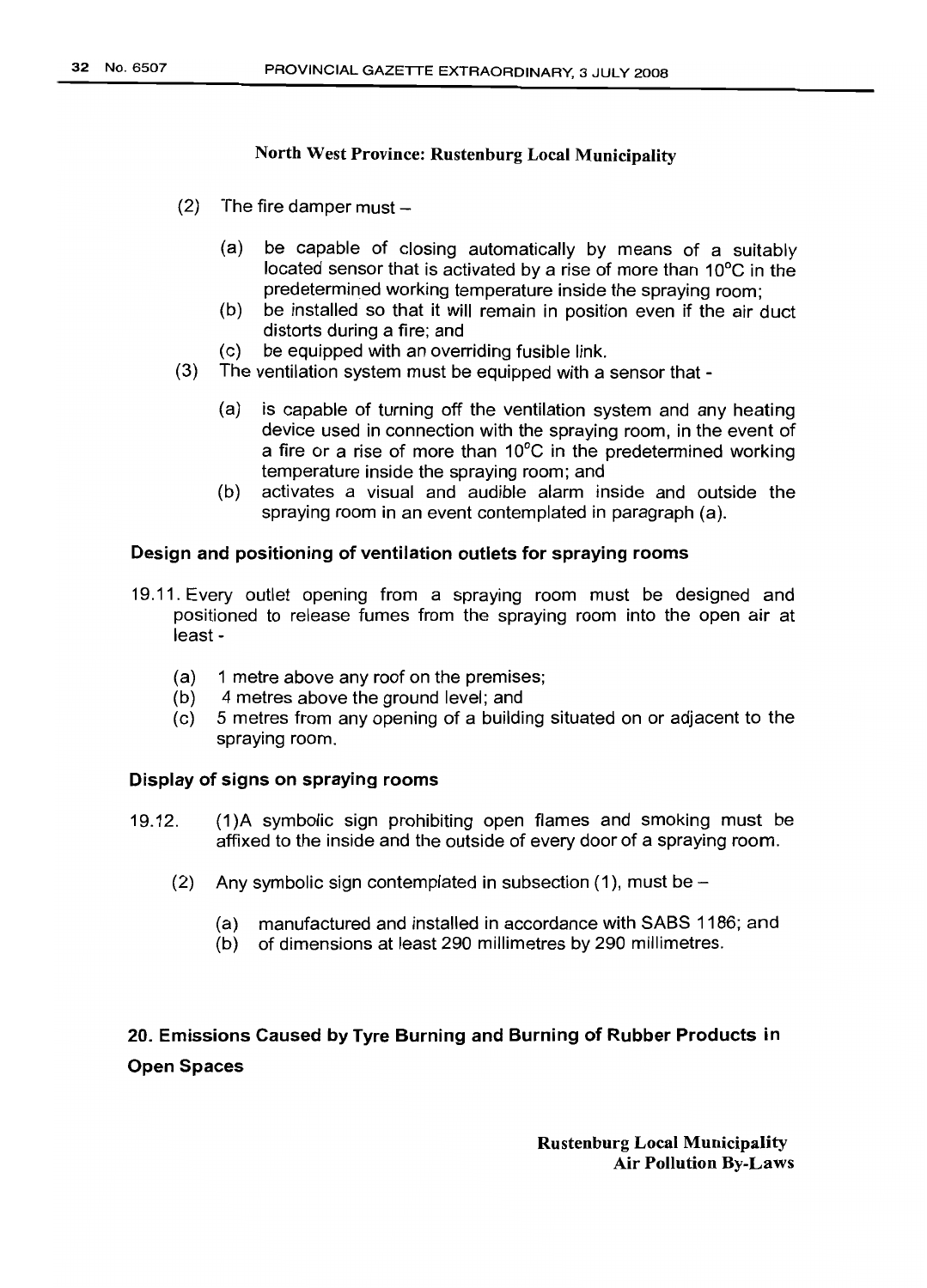(1) No person may carry out or permit the burning of any tyres or rubber products, on any land or premises for the purposes of recovering the scrap metal or fibre reinforcements, or of disposing of tyres or of the rubber products as waste.

(2) Any person who contravenes subsection (1) is guilty of an offence.

### 21. Pesticide Spraying Emissions

(1) No person may carry out or permit the spraying of pesticides, except as permitted by section 3 of the Fertilisers, Farm Feeds, Agricultural Remedies and Stock Remedies Act, 1947 (Act No. 36 of 1947).

(2) Any person who contravenes subsection (1) of this by-law is guilty of an offence, as set out in section 18(1)(c) of the Fertilisers, Farm Feeds, Agricultural Remedies and Stock Remedies Act, 1947 (Act No. 36 of 1947).

(3) A person who carries out or permits the spraying of pesticides, within the municipal jurisdiction, must also comply with the following controlled measures:

(a) the prior written authorisation of the Council has been obtained, which

authorisation may be granted by the Council with conditions, including

(i) the area of land on which the pesticide may be applied; and

(ii) the period of time in which the pesticide may be applied.

(b) that person must notify in writing the owners and occupiers of all adjacent properties within 150 metres of the treatment area of:

(i) the details of the proposed treatment area;

(ii) the reason for the pesticide use;

(iii) the active ingredient;

(iv) the date and approximate time of the pesticide use;

(v) in the event of inclement weather conditions, an alternative date or dates on which the pesticide use may occur;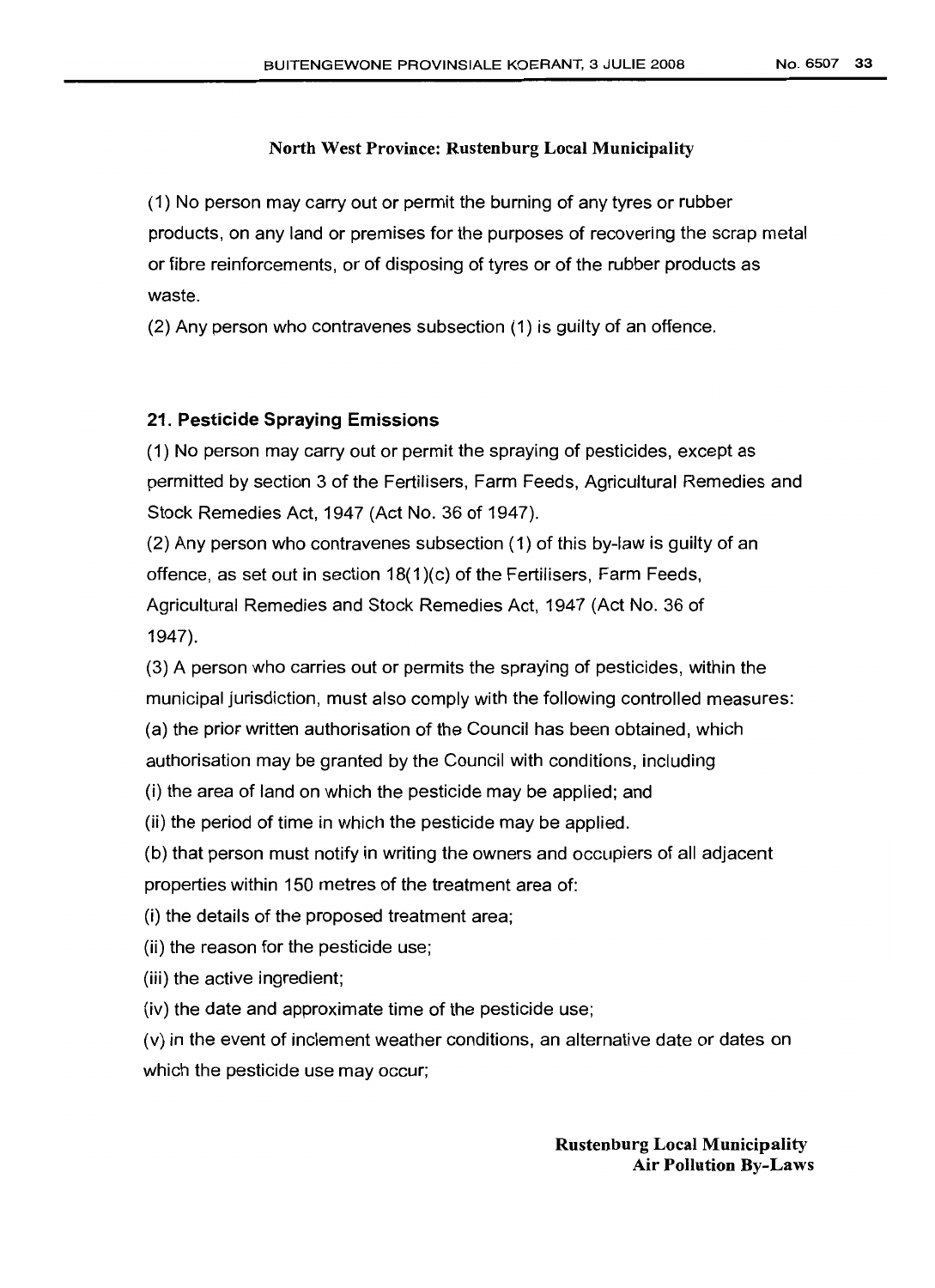(vi) the time, if any, indicated on the product label specifying when the area can safely be re-entered after application;

(vii) the right of owners and occupiers of adjacent properties to lodge written objections to the proposed spraying of pesticides with the Council within seven days of being notified; and

(viii) the prescribed fee has been paid to the Council.

(4) Any person who contravenes subsection (3) is guilty of an offence.

(5) A person may apply to the Council for an exemption if the spraying of the pesticide is for:

(i) the management of pests that transmit human diseases or adversely impact agriculture or forestry;

(ii) the management of pests that threaten the integrity of sensitive ecosystems; or

(iii) the need for the use of the pesticide is urgent.

(6) The provisions of this section are not applicable to:

(a) residential areas of farms;

(b) buildings or inside buildings; or

(c) any other defined area or defined activity to which the Council has declared this section not to apply.

# 22. Emissions That Cause A Nuisance

### 22.1 Prohibition

Any occupier or owner of premises from which a nuisance emanates, or where a nuisance exists, is guilty of an offence.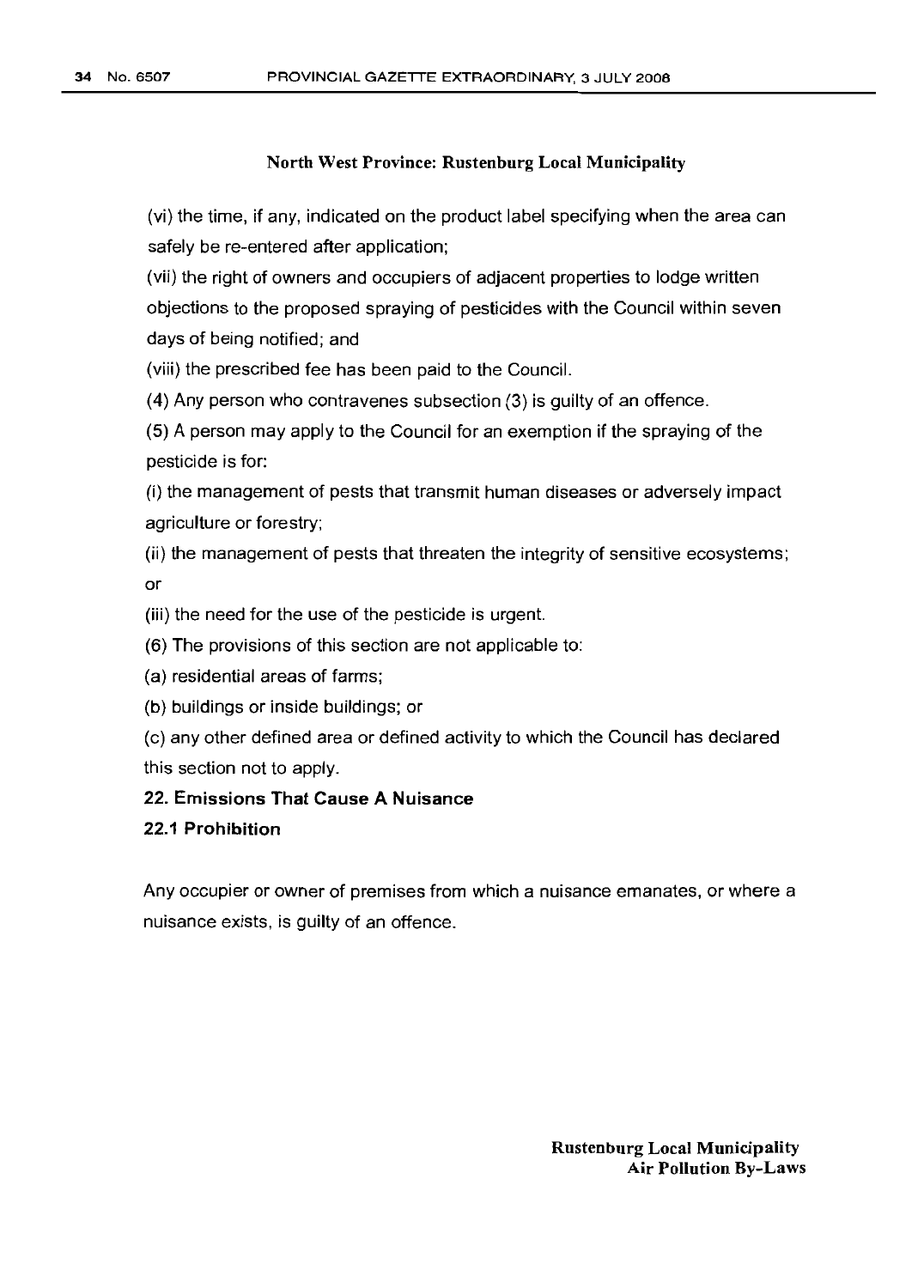### 22.2 Abatement notice

(1) An authorised person may serve an abatement notice on any person whom the authorised person reasonably believes is likely to commit or has committed an offence under section 22.1 above, calling upon that person:

(a) to abate the nuisance within a period specified in the notice;

(b) to take all necessary steps to prevent a recurrence of the nuisance; or

(c) to comply with any other conditions contained in the notice.

(2) For the purposes of subsection (1) above, an authorised person may form a reasonable belief based on his or her own experience that an air pollutant was emitted from premises occupied or owned by the person on whom the abatement notice is to be served.

(3) An abatement notice under subsection (1) above may be served:

(a) upon the owner of any person, by:

(i) delivering it to the owner, or if the owner cannot be traced or is living abroad that person's agent;

(ii) transmitting it by registered post to the owner's last known address, or the last known address of the agent; or

(iii) delivering it to the address where the premises are situated, if the owner's address and the address of the agent are unknown;

(b) upon the occupier of the premises, by:

(i) delivering it to the occupier;

(ii) transmitting it by registered post to the occupier at the address at which the premises are situated.

(4) Any person who fails to comply with an abatement notice served on that person in terms of subsection (1) above is guilty of an offence.

(5) In addition to any other penalty that may be imposed, a court may order a person convicted of an offence under subsection (4) to take steps the court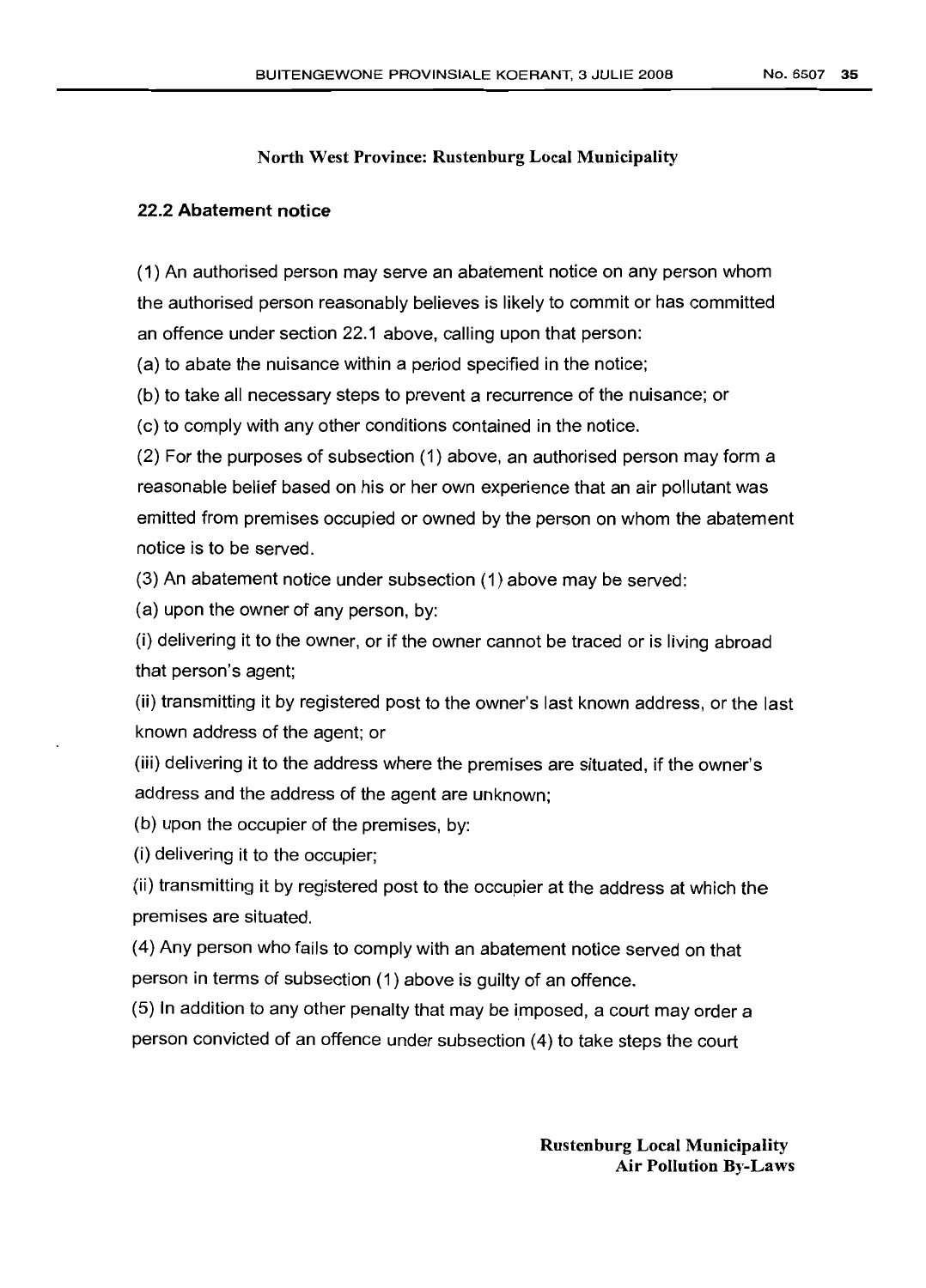considers necessary within a period determined by the court in order to prevent a recurrence of the nuisance.

### 22.3 Steps to abate nuisance

(1) At any time, the municipality may at its own cost take whatever steps it considers necessary in order to remedy the harm caused by the nuisance and prevent a recurrence of it, and may recover the reasonable costs so incurred from the person responsible for causing the nuisance.

# CHAPTER 4 LICENSING OF LISTED ACTIVITIES

### 23. Establishment of Air Quality Management Licensing System

The Council hereby establishes an air quality licensing management system as contemplated in Chapter 5 of the AQA.

### 24. Purpose of the Air Quality Management Licensing System

(1) The purpose of the air quality management licensing system is to  $-$ 

(a) Identify and register all sources of air pollution in the municipal area;

(b) Regulate and ensure compliance with the licence conditions;

- (c) Gather information for the purposes of compiling the municipality's air quality management plan, as contemplated in section 15 of the AQA;
- (d) Undertake strategic planning; and
- (e) Provide information to any person in order to-
- (i) Facilitate monitoring of the performance of the municipality, and if applicable, licensee;
- (ii) Stimulate research by acknowledged institutions; and
- (iii) Assist the municipality to achieve the main objectives of this by-law.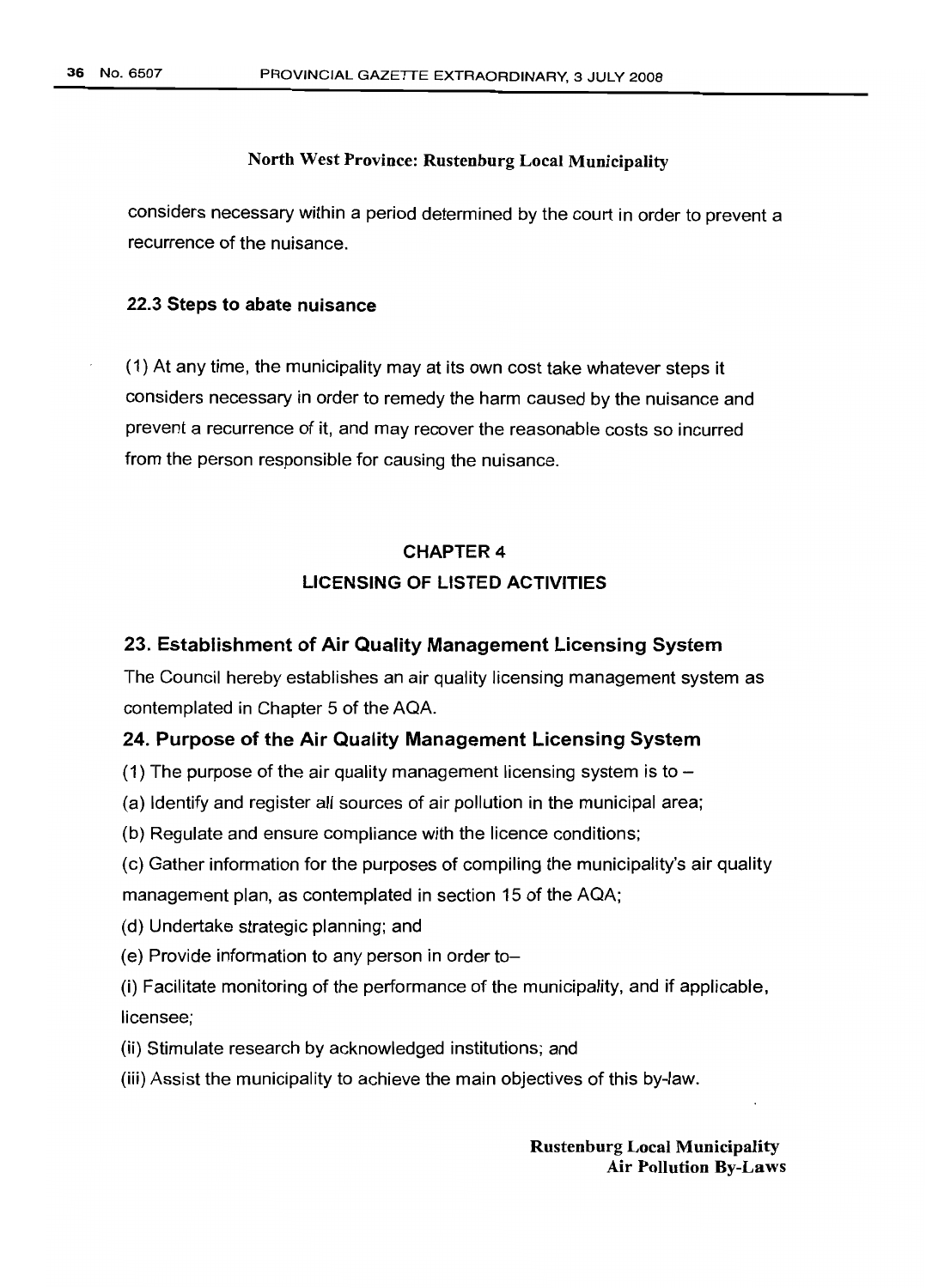## 25. Application for Atmospheric Emission Licenses

(1) No person shall undertake a listed activity, as published in terms of section 21

of the AQA, without an atmospheric emission license.

(2) An application for an atmospheric emission license must be:

(a) Made in writing on the prescribed form published in terms section

53 of the AQA;

(b) Accompanied by documents or information as may be required by the municipality, and

(c) On payment of the prescribed application fee.

(3) The municipality must on receipt of an application for an atmospheric emission license:

(a) Acknowledge receipt, within fourteen days, of the application form,

(b) Acknowledge receipt, within fourteen days, of the payment of the prescribed fee,

(c) Check whether the application is properly completed and contains the information required in the applicable form, and

(d) Is accompanied by the required information or documents required in terms of this by-law.

(4) Before considering an application made in terms of subsection (2), the municipality may require the applicant to furnish additional information and/or specialist study.

(5) Any person who undertakes a listed activity without an atmospheric emission license is guilty of an offence and is subject to the penalties as set out in section 52 of the AQA.

# 26. Factors to be taken into Account

(1) The municipality must, in addition to the factors set out in section 39 of the AQA, consider each application having regard to the following factors: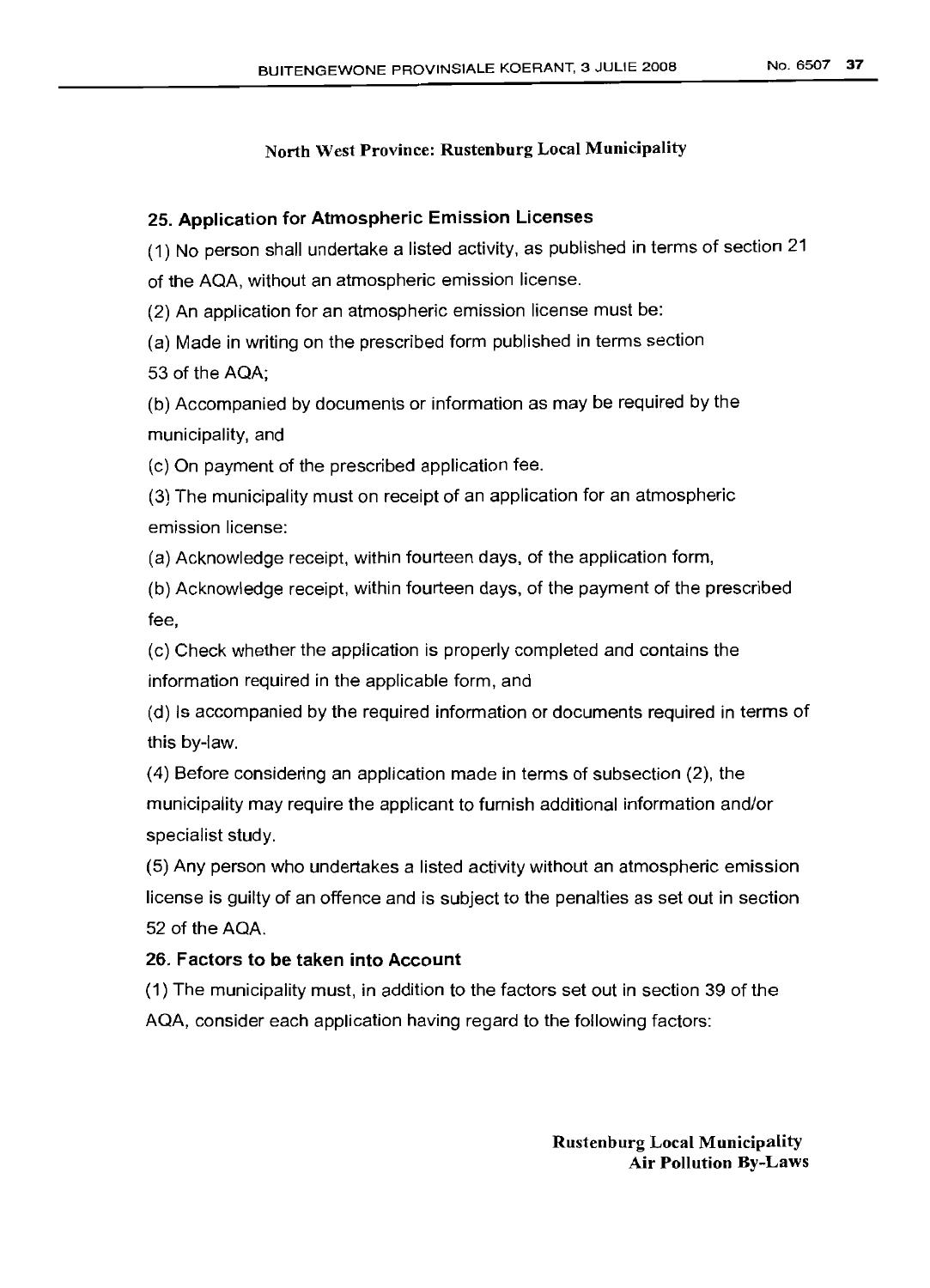(a) compliance with the AQA and this by-law, where relevant; and

(b) the environmental, health and safety record of the applicant.

### 27. Decisions

(1) After considering the application in terms of section 25 of the by-law, the municipality must, within sixty days, either -

(a) approve the application by issuing an atmospheric emission license, subject to such conditions as the municipality may impose; or

(b) reject the application.

(2) If the municipality fails to grant or rejects an atmospheric emission license within ninety days after considering the application in terms of section 25 of the by-law, it must inform the applicant in writing that the period for consideration is extended and must inform the applicant of the date by which a decision will be made to grant or reject the application.

### 28. Terms and Conditions of the Atmospheric Emission Licenses

(1) When issuing an atmospheric emission license, the municipality may, impose reasonable conditions, as it may deem necessary.

 $(2)$  Atmospheric emission license issued under this section must  $-$ 

(a) comply with section 43 of the AQA;

(b) contain a requirement that the license holder must comply with, and ensure compliance by his employees, agents and subcontractors, with this by-law and other applicable national and/or provincial legislation; and

(c) require the license holder to submit emission reports as required in terms of the section 21 notice under the AQA.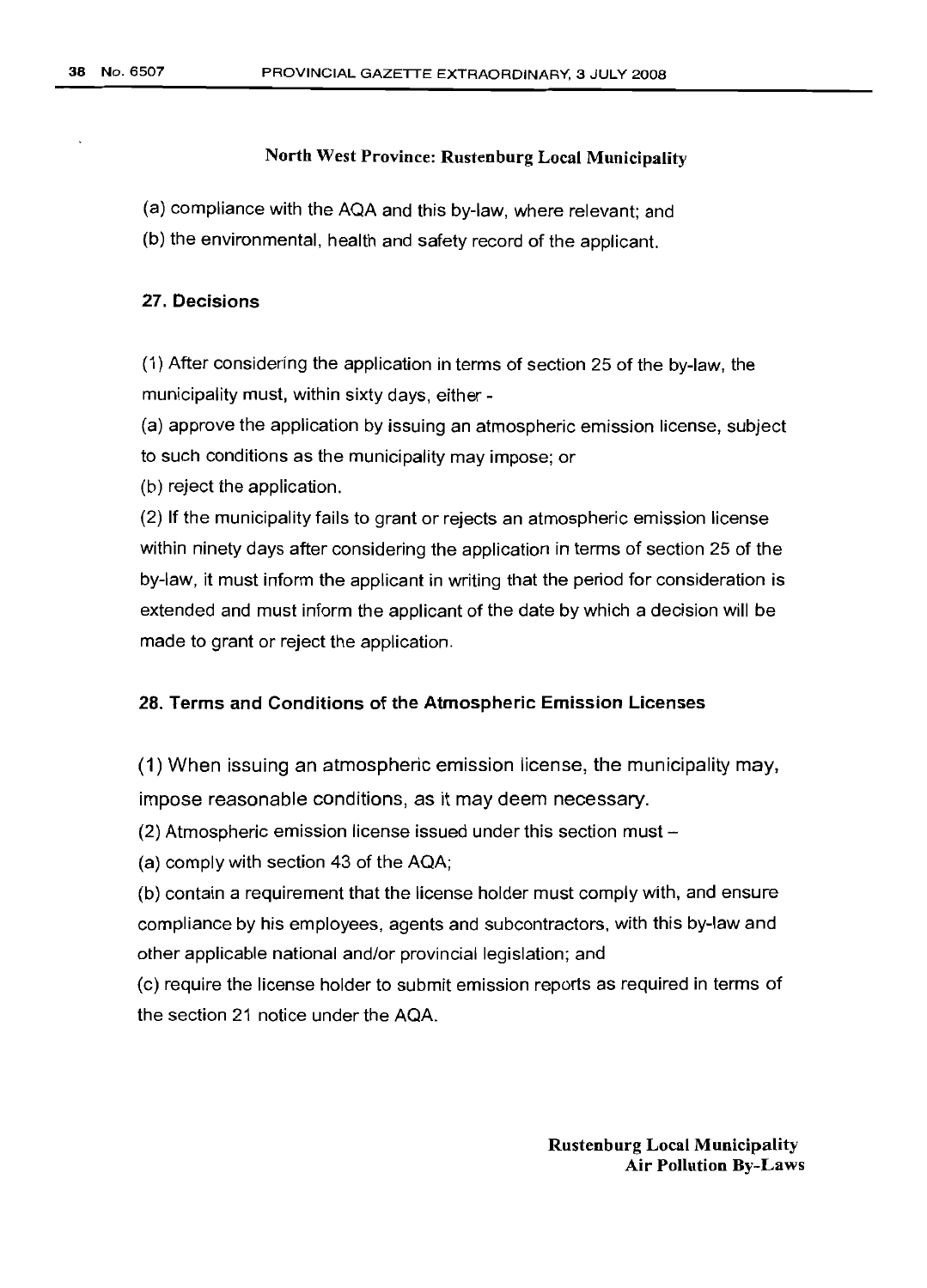### 29. Variation of Atmospheric Emission Licenses

No building, plant or works used by a license holder shall be materially extended, altered or added to and no changes in process, procedures or significant production increases that will significantly alter impacts may be undertaken without the prior approval of the municipality.

### 30. Cancellation of Atmospheric Emission Licenses

The person must on cessation of operations notify the municipality of the decommissioning of the plant.

#### CHAPTER 5

### OFFENCES AND PENALTIES

### 31. Offences

(1) A person is guilty of an offence if that person:

(a) contravenes a provision of sections  $15(1)(b)$ ,  $15(2)(b)$ ,  $17(1)$ ,  $18$ ,  $20(2)$ ,  $21(4)$ , 22.1,22.2(4).

## 32. Penalties

(1) A person convicted of an offence referred to in section 31(1)(a) above is liable to a fine, or to imprisonment for a period not exceeding five years, or to both a fine and such imprisonment.

(2) A fine contemplated in subsection (1):

(a) may not exceed an amount prescribed in terms of legislation regulating maximum fines for criminal offences; and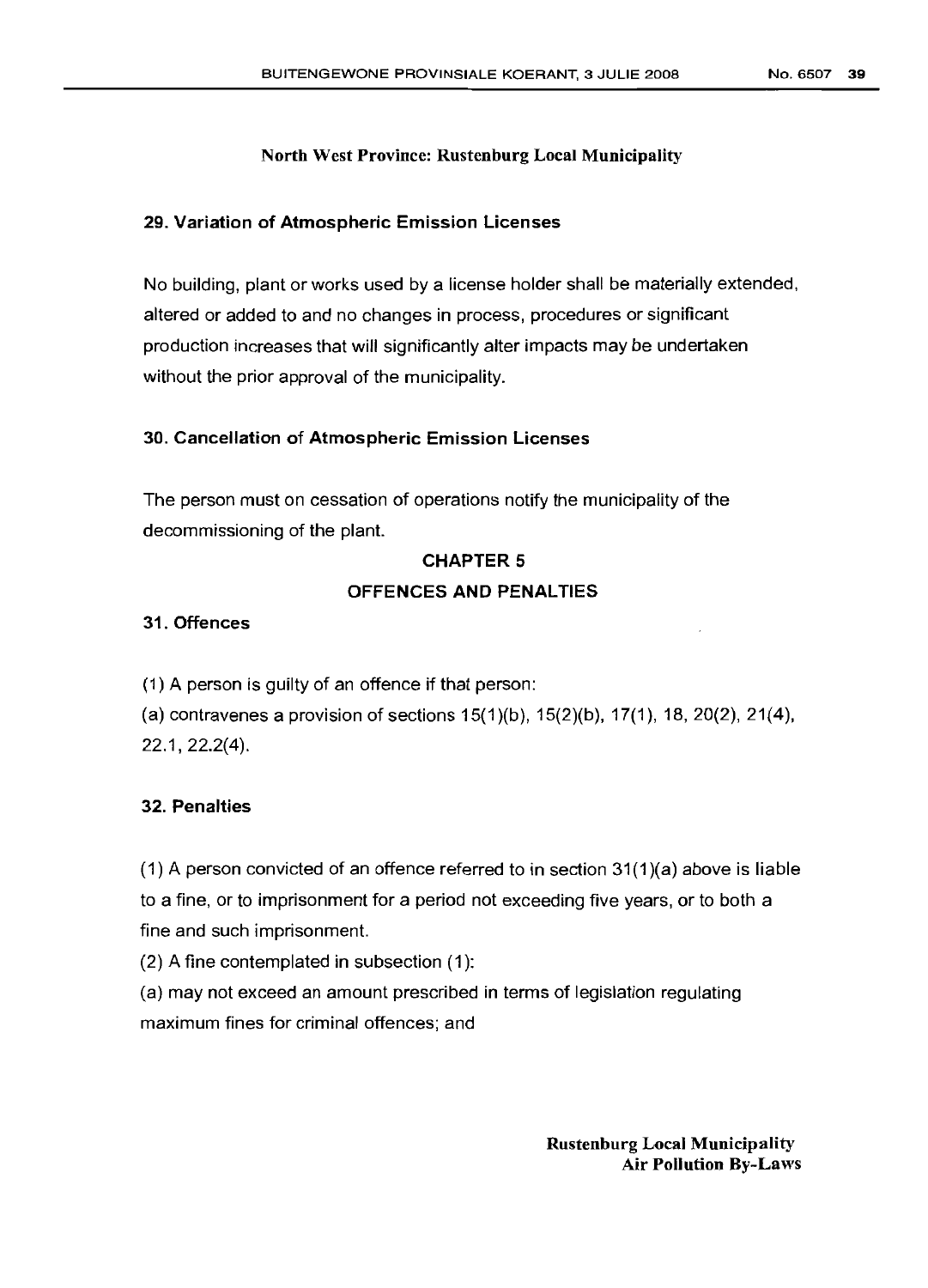(b) must be determined with due consideration of:

(i) the severity of the offence in terms of its impact, or potential impact, on health, well-being, safety and the environment;

(ii) the monetary or other benefits which accrued to the convicted person through the commission of the offence; and

(iii) the extent of the convicted person's contribution to the overall pollution load of the area under normal working conditions.

# CHAPTER 6 GENERAL MATTERS

### 33. Compliance Monitoring

For the purposes of compliance monitoring, the designated municipal environmental management inspectors must exercise the powers as set out in sections 31G to 31L of the NEMA, as amended.

# 34. Enforcement

(1) The authorised person shall take all lawful, necessary and reasonable practicable measures to enforce the provisions of this by-law. (2) The municipality may also develop enforcement procedures, which should take into consideration any national or provincial enforcement procedures.

#### 35. Appeals

(1) Any person may appeal against a decision taken by an authorised person under this by-law by giving written notice of the appeal, in which the reasons for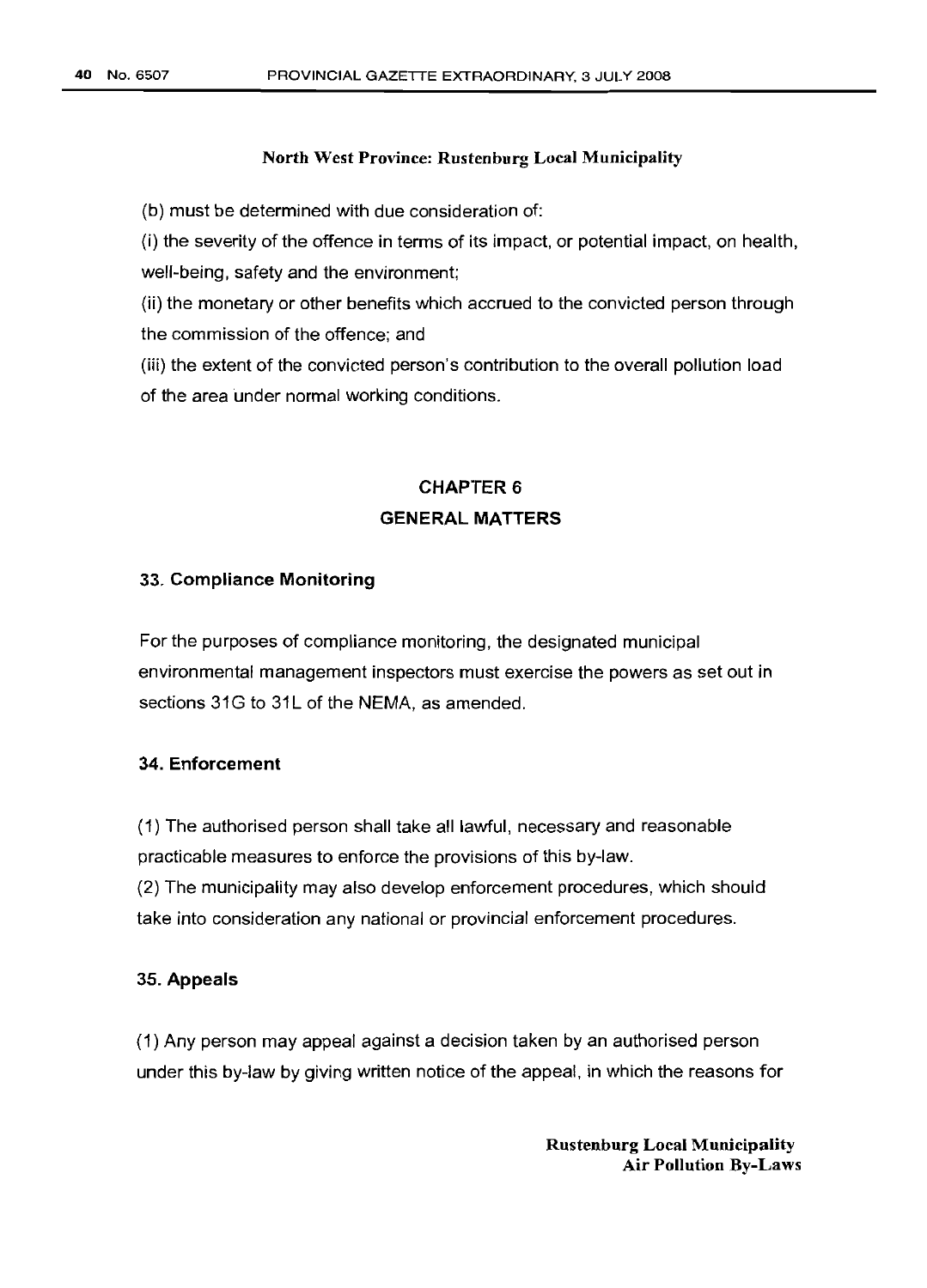the appeal are stated, to the municipal manager within thirty days of the date on which that person receives notification of the decision.

(2) Pending confirmation, variation or revocation of the decision in terms of subsection (4), any person appealing a decision in terms of subsection (1), unless the municipality provides otherwise:

(a) must nonetheless substantively comply with any obligations that may have been imposed as a result of the decision that is the subject of the appeal; and (b) may not exercise any rights that may have accrued as a result of the decision that is the subject of the appeal application, provided that no other person may

(3) Within ten days of receipt of the notice of appeal, the municipal manager must:

(a) Submit the notice of appeal to the Council;

exercise any right that may have accrued either.

(b) Take all reasonable measures to ensure that all persons whose rights may be significantly detrimentally affected by the granting of the appeal application, including any persons registered as interested and affected parties, are notified in writing of the notice of appeal and advised of their right to:

(i) obtain a copy of the notice of appeal; and

(ii) submit written objections to the notice of appeal to the municipal manager within fourteen days of date of notification.

(4) After the expiry of the fourteen day period referred to in subsection 3(b)(ii), the Council must consider the appeal and any objections raised to it, and confirm, vary or revoke the decision.

(5) When the appeal is against a decision taken by  $-$ 

(a) an authorised person other than the municipal manager, then the municipal manager is the appeal authority; or

(b) the municipal manager, then the Council is the appeal authority.

(6) An appeal authority must commence with the appeal within thirty days of receiving notification and must decide the appeal within ninety days.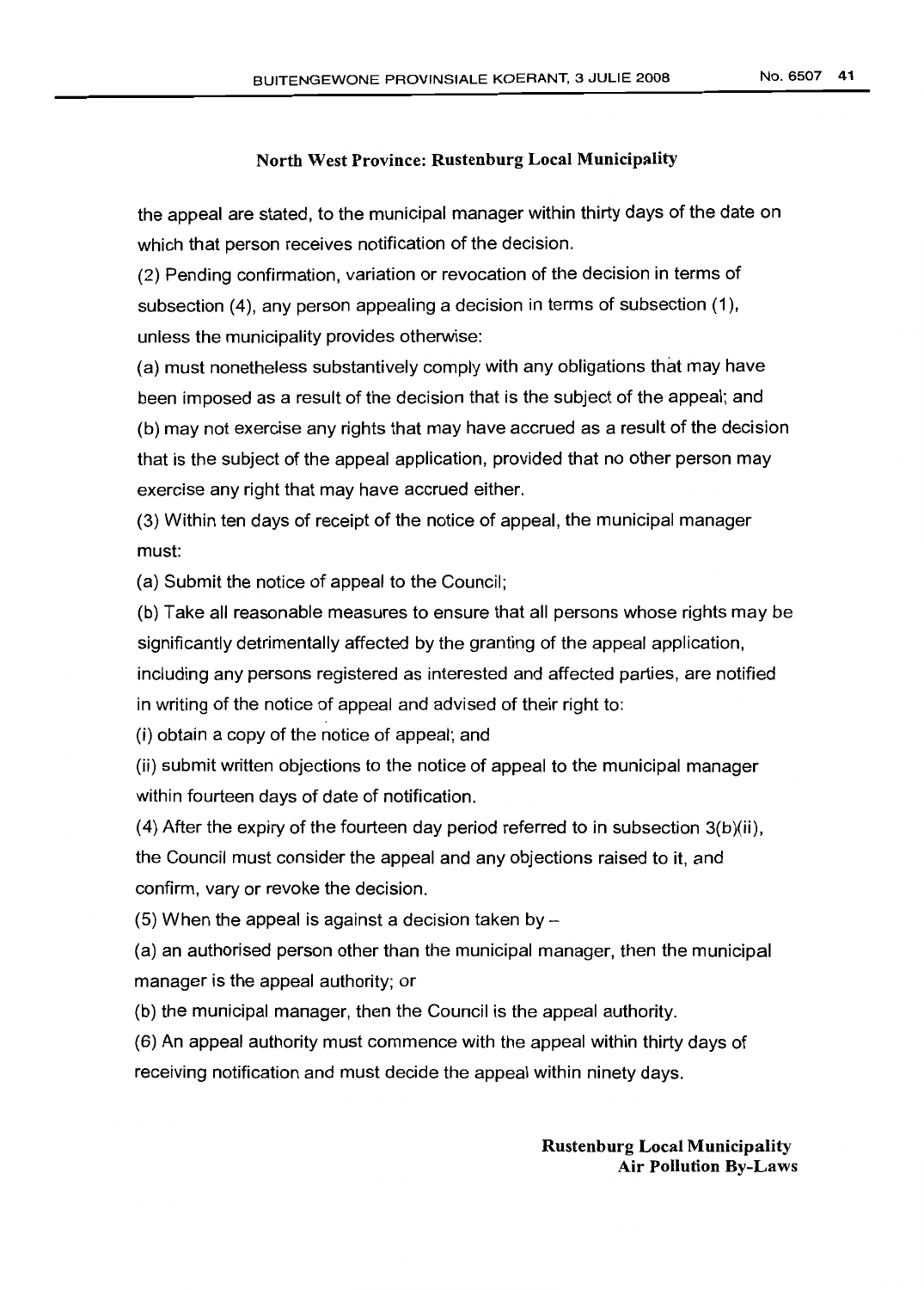### 36. Exemptions

(1) Any person may, in writing, apply for exemption from the application of a provision of this by-law to the Council.

(2) No exemption from the provisions of Chapter 4 of this by-law shall be granted in terms of subsection (1).

(3) An application in terms of subsection (1) must be accompanied by reasons.

(4) The Council may require an applicant applying for exemption to take appropriate steps to bring the application to the attention of relevant interested and affected persons and the public.

(5) The steps contemplated in subsection (4) must include the publication of a notice in at least two newspapers, one circulating provincially and one circulating within the Municipality's jurisdiction:

(a) Giving reasons for the application; and

(b) Containing such other particulars concerning the application as the Council may require.

(6) The Council may:

(a) From time to time review any exemption granted in terms of this section; and

(b) On good grounds withdraw any exemption.

# CHAPTER 7 MISCELLANEOUS

#### 37. Severability

If a section, subsection, sentence, clause or phrase of this by-law is declared invalid by a competent court, the invalid portion shall be severed and shall not affect the validity of the remaining portions of this by-law.